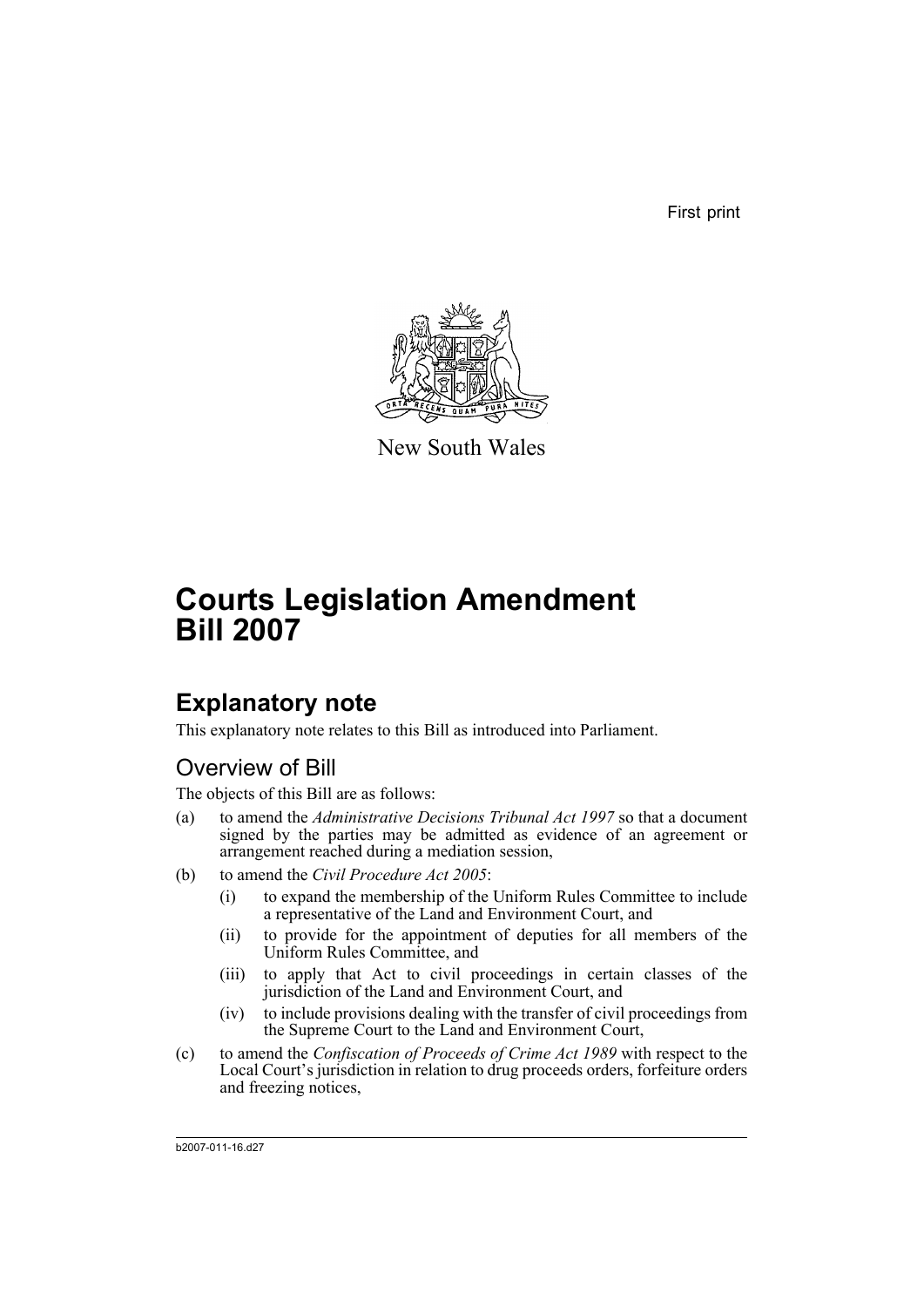Explanatory note

- (d) to amend the *Coroners Act 1980* to allow the State Coroner to provide assistance to, and request assistance from, a coroner in another State or Territory,
- (e) to amend the *District Court Act 1973* to enable the registrar of a Local Court to exercise the functions of a registrar of the District Court (and to make similar provision with respect to the deputy registrars and officers),
- (f) to amend the *Land and Environment Court Act 1979* following the application of the *Civil Procedure Act 2005* to civil proceedings in certain classes of the Land and Environment Court's jurisdiction and to make provision with respect to various other matters including the removal and referral of matters before Commissioners and the removal of the Divisions of the Court,
- (g) to amend the *Local Courts Act 1982* to enable a registrar of the District Court to exercise the functions of the registrar of a Local Court (and to make similar provision with respect to assistant registrars and officers) and to make provision with respect to the civil jurisdiction of the Court,
- (h) to amend the *Supreme Court Act 1970* with respect to the appointment of an Acting Chief Justice and to enable the registrar of the Court of Criminal Appeal to exercise the powers of a registrar of the Supreme Court (and to make similar provision with respect to the officers),
- (i) to make other miscellaneous amendments, including amendments for the purpose of achieving consistency with the *Civil Procedure Act 2005*, amendments in the nature of statute law revision, consequential amendments to other Acts and instruments and amendments of a savings or transitional nature.

## Outline of provisions

**Clause 1** sets out the name (also called the short title) of the proposed Act.

**Clause 2** provides for the commencement of the proposed Act on the date of assent, subject to specified exceptions.

**Clause 3** is a formal provision that gives effect to the amendments to the Acts specified in Schedules 1–8.

**Clause 4** is a formal provision that gives effect to the consequential amendments to the Act and instrument specified in Schedule 9.

**Clause 5** provides for the repeal of the proposed Act after all the amendments made by the proposed Act have commenced. Once the amendments have commenced the proposed Act will be spent and section 30 of the *Interpretation Act 1987* provides that the repeal of an amending Act does not affect the amendments made by that Act.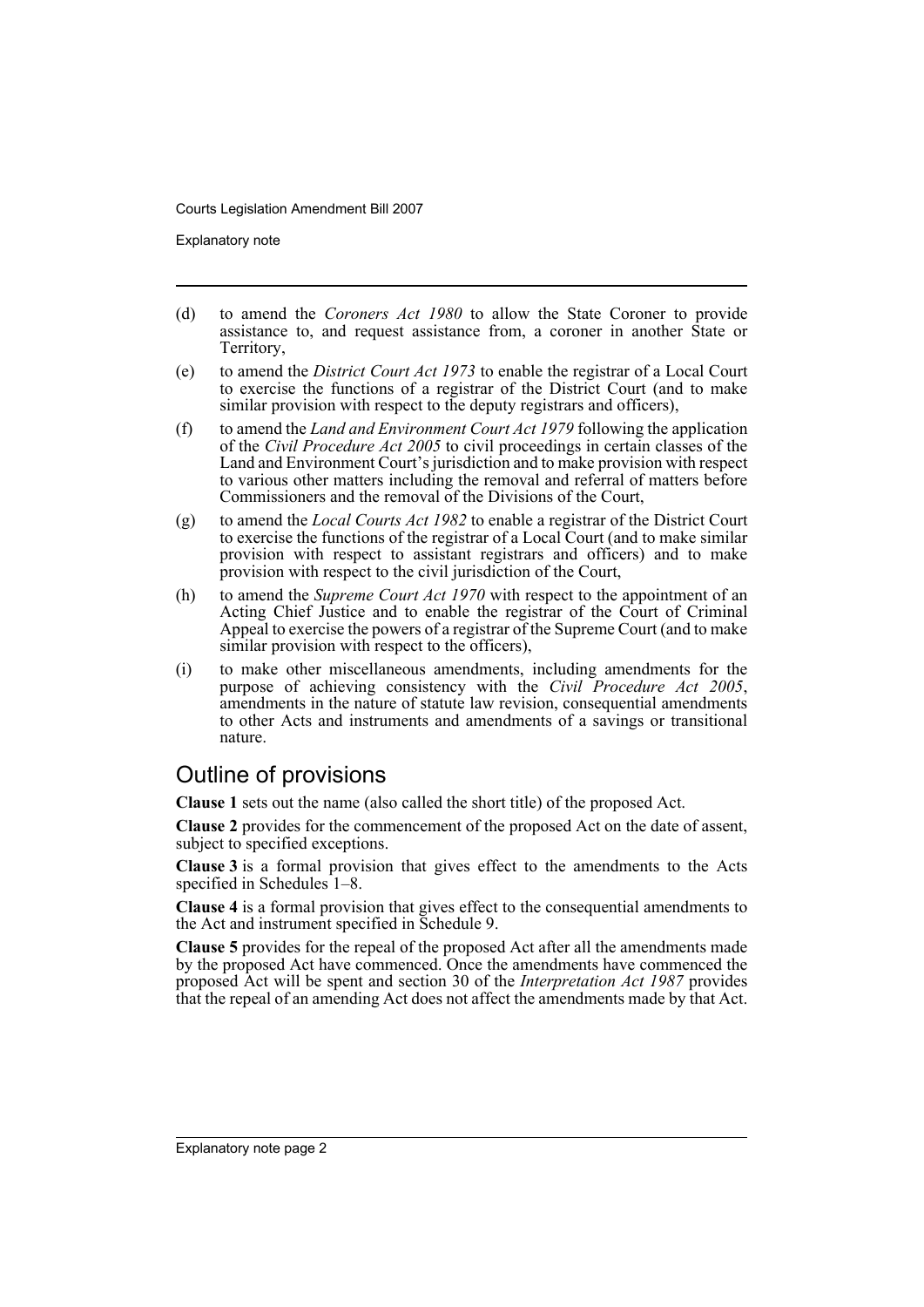Explanatory note

### **Schedule 1 Amendment of Administrative Decisions Tribunal Act 1997 No 76**

**Schedule 1 [1]** inserts proposed section 91A into the *Administrative Decisions Tribunal Act 1997* to provide for the issue of practice notes by the President of the Administrative Decisions Tribunal.

**Schedule 1 [2]** provides that any document signed by the parties is admissible, as evidence of an agreement or arrangement reached during a mediation session, on an application to the Tribunal for orders to give effect to any such agreement or arrangement. The proposed amendment ensures that the *Administrative Decisions Tribunal Act 1997* is consistent with the *Civil Procedure Act 2005* in this respect. **Schedule 1 [3] and [4]** also amend the provision of the *Administrative Decisions Tribunal Act 1997* concerning privilege for this purpose and as a consequence of the amendment in **Schedule 1 [2]**.

### **Schedule 2 Amendment of Civil Procedure Act 2005 No 28**

**Schedule 2 [2]** makes provision for an additional member of the Uniform Rules Committee established by the *Civil Procedure Act 2005*, being the Chief Judge of the Land and Environment Court or a Judge nominated for the time being by the Chief Judge. **Schedule 2 [1] and [10]** make consequential amendments.

**Schedule 2 [9]** provides for the application of Parts 3–9 of the *Civil Procedure Act 2005* to proceedings in Class 1, 2, 3 or 4 of the jurisdiction of the Land and Environment Court (subject to the uniform rules under that Act which can exclude any class of civil proceedings from the operation of all or any of the provisions of Parts 3–9). **Schedule 2 [8]** inserts Division 2A into Part 9 (Transfer of proceedings between courts) of the *Civil Procedure Act 2005* to allow for proceedings to be transferred from the Supreme Court to the Land and Environment Court if the Supreme Court is satisfied that the proceedings could properly have been commenced in the Land and Environment Court.

**Schedule 2 [11]** makes provision for a deputy to be appointed for each member of the Uniform Rules Committee. **Schedule 2 [12]** makes it clear that the deputy for the Chief Justice of the Supreme Court (or the Judge nominated for the time being by the Chief Justice) is not entitled to preside at a meeting of the Uniform Rules Committee.

**Schedule 2 [3]–[7]** make amendments by way of statute law revision.

**Schedule 2 [13]** enables regulations to be made of a savings and transitional nature and **Schedule 2 [14]** contains consequential provisions.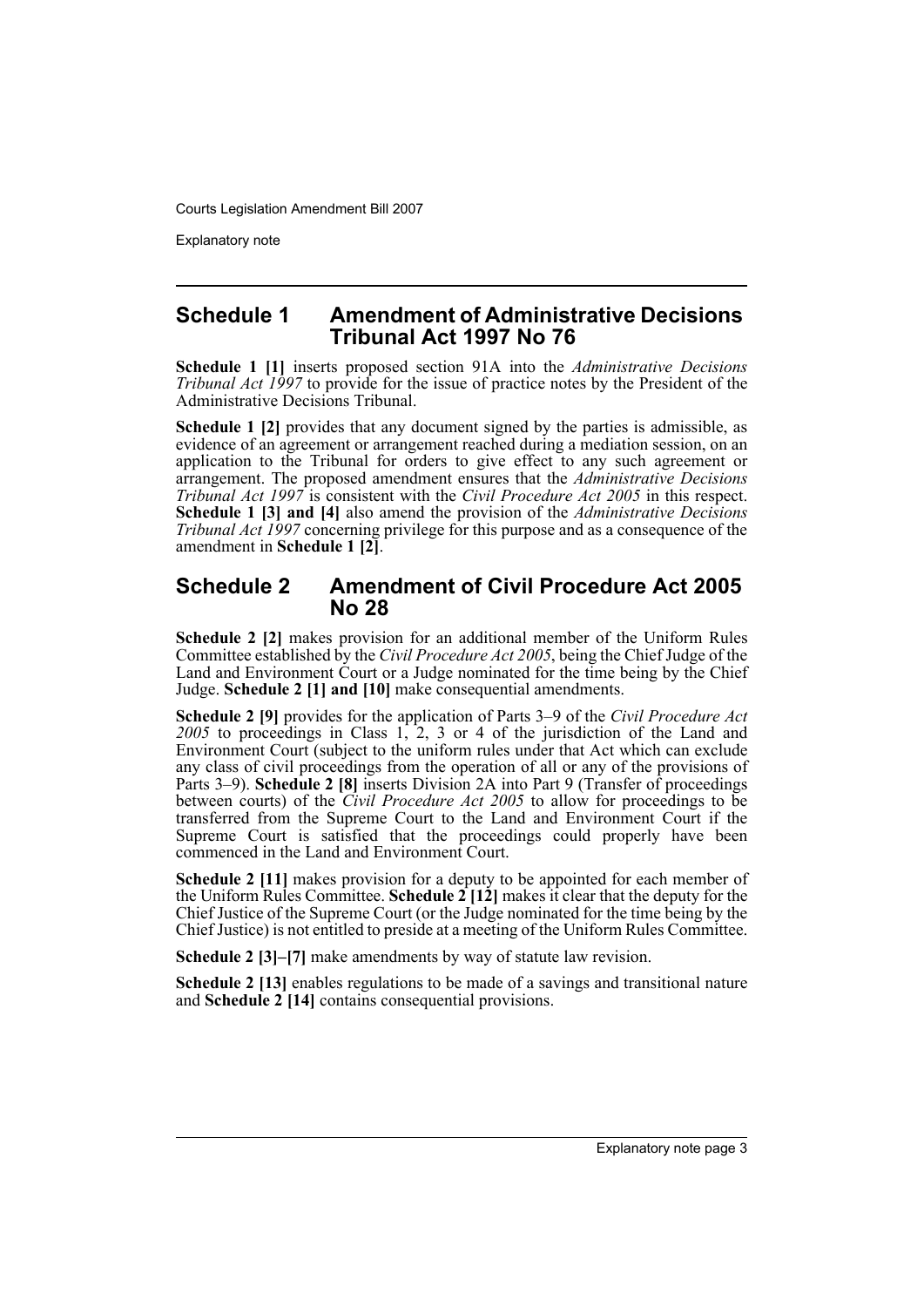Explanatory note

### **Schedule 3 Amendment of Confiscation of Proceeds of Crime Act 1989 No 90**

**Schedule 3 [1]** amends section 87 of the *Confiscation of Proceeds of Crime Act 1989* to make it clear that a Local Court may not make a drug proceeds order under section 29 of that Act against a person for an amount that exceeds the jurisdictional limit of a Local Court when sitting in its General Division (being \$60,000 at present).

**Schedule 3 [2]** provides that nothing in section 87 of the *Confiscation of Proceeds of Crime Act 1989* prevents a Local Court from exercising its jurisdiction in relation to a freezing notice issued under section 42C of that Act (to be inserted by the *Confiscation of Proceeds of Crime Amendment Act 2005*) in relation to land or in relation to property whose value exceeds the jurisdictional limit of a Local Court when sitting in its General Division.

**Schedule 3 [2]** also provides that proceedings on an application for a forfeiture order or drug proceeds order or proceedings on an application for confirmation or setting aside of a freezing notice, that are before the Local Court, are to be dealt with by the Local Court sitting in its General Division.

## **Schedule 4 Amendment of Coroners Act 1980 No 27**

Section 54A of the *Coroners Act 1980* currently allows the State Coroner to use any of his or her powers as State Coroner or as a coroner to assist a coroner of another State or Territory to investigate a death, suspected death, fire or explosion. **Schedule 4** substitutes section 54A to expand and revise this provision. Section 54A, as substituted, allows:

- (a) the State Coroner to request, in writing, the assistance of a person holding a corresponding office in another State or Territory (or a coroner in another State or Territory) in connection with the exercise of any power under that Act, and
- (b) the State Coroner to assist a person holding a corresponding office in another State or Territory (or a coroner in another State or Territory), in connection with the exercise of a power under the law of that State or Territory, at the written request of that person.

### **Schedule 5 Amendment of District Court Act 1973 No 9**

**Schedule 5 [3]** inserts proposed section 18L into the *District Court Act 1973*. The proposed section enables (subject to the rules) the registrar of a Local Court to exercise the functions of a registrar of the District Court, the deputy registrar of a Local Court to exercise the functions of an assistant registrar of the District Court and an officer of a Local Court to exercise the functions of an officer of the District Court. **Schedule 7 [1]** makes a similar amendment to the *Local Courts Act 1982*.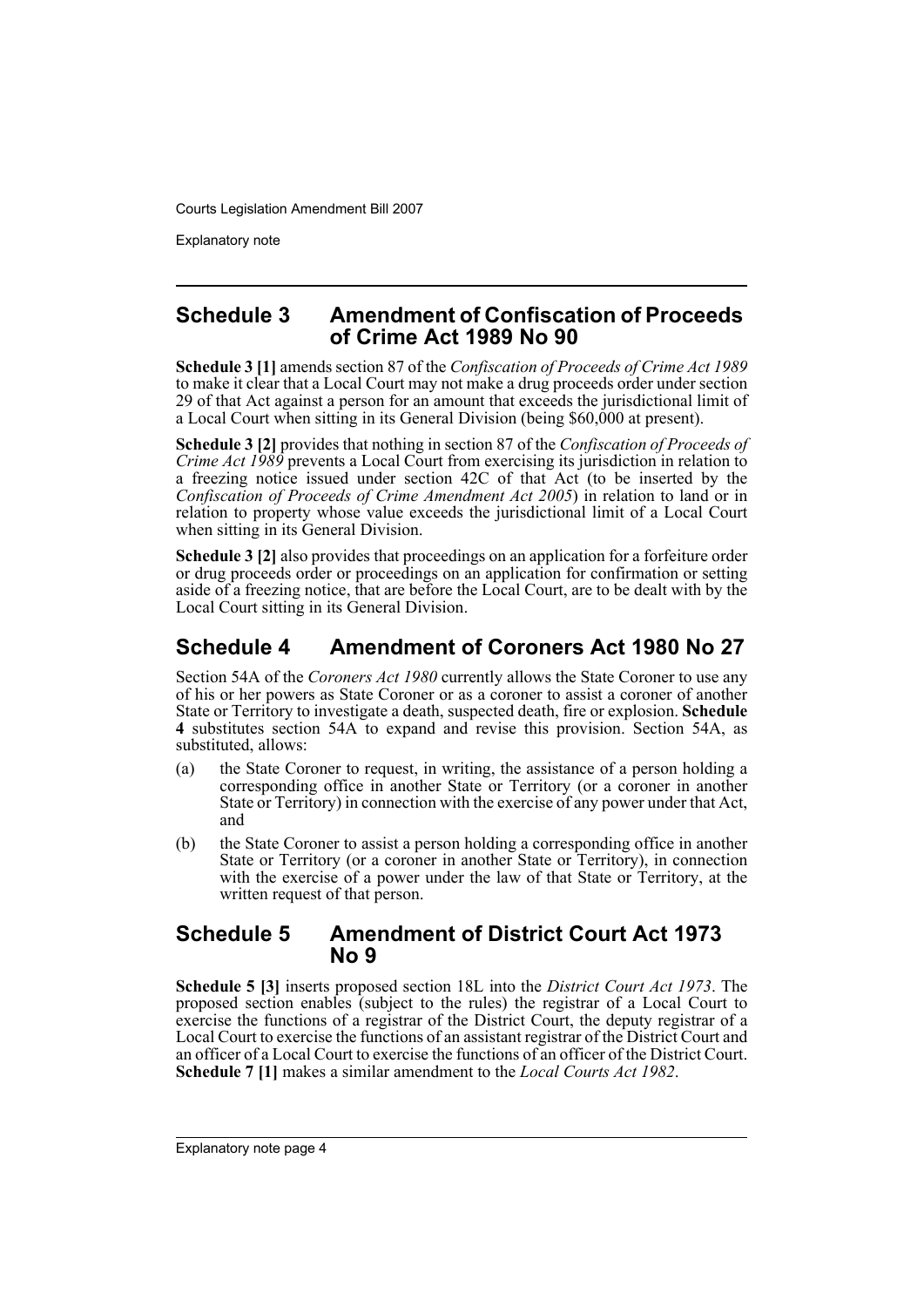Explanatory note

**Schedule 5 [4]** clarifies that the civil jurisdiction of the District Court is not limited to money claims.

**Schedule 5 [1] and [2]** make consequential amendments.

### **Schedule 6 Amendment of Land and Environment Court Act 1979 No 204**

**Schedule 6 [2] and [23]–[34]** make amendments consequential on the amendment of the *Civil Procedure Act 2005* in **Schedule 2 [9]** (which provides for the application of Parts 3–9 of that Act to proceedings in Class 1, 2, 3 or 4 of the jurisdiction of the Land and Environment Court) and in order to achieve consistency with the *Civil Procedure Act 2005*.

**Schedule 6 [3], [4], [6]–[9], [11], [16]–[18], [20], [21] and [35]** make amendments by way of statute law revision.

**Schedule 6 [5]** confirms that an Acting Commissioner of the Land and Environment Court (*the Court*) has the functions of, and is deemed to be, a Commissioner.

**Schedule 6 [10]** omits provisions of the *Land and Environment Court Act 1979* (*LEC Act*) so that the Court will no longer be divided into Divisions. **Schedule 6 [1], [13] and [14]** make consequential amendments.

**Schedule 6 [12]** substitutes section 31 of the LEC Act. The section, as substituted, applies if the Court determines that proceedings before it are not being dealt with in the manner appropriate to the class of jurisdiction to which they belong. In such circumstances, the Court may order that the proceedings be dismissed or that the proceedings be dealt with in the appropriate manner.

**Schedule 6 [15]** substitutes section 34 of the LEC Act:

- (a) to ensure that the LEC Act is consistent with the *Civil Procedure Act 2005*, and
- (b) in order that preliminary conferences be renamed conciliation conferences, and
- (c) to enable the Commissioner to adjourn such a conference if there is good reason to, and
- (d) to provide that any document signed by the parties is admissible, as evidence of an agreement or arrangement reached during a conciliation conference, in proceedings for the disposal of the matter by a Commissioner in accordance with the agreement, and
- (e) to further provide that such a document and any other evidence as to an agreement reached during a conciliation conference is not, except in further specified circumstances, admissible in evidence in any proceedings.

**Schedule 6 [22]** provides that proceedings that are before a Commissioner under section 34 or 36 of the LEC Act may be referred or removed for hearing and determination before a Judge in the same way as proceedings before an associate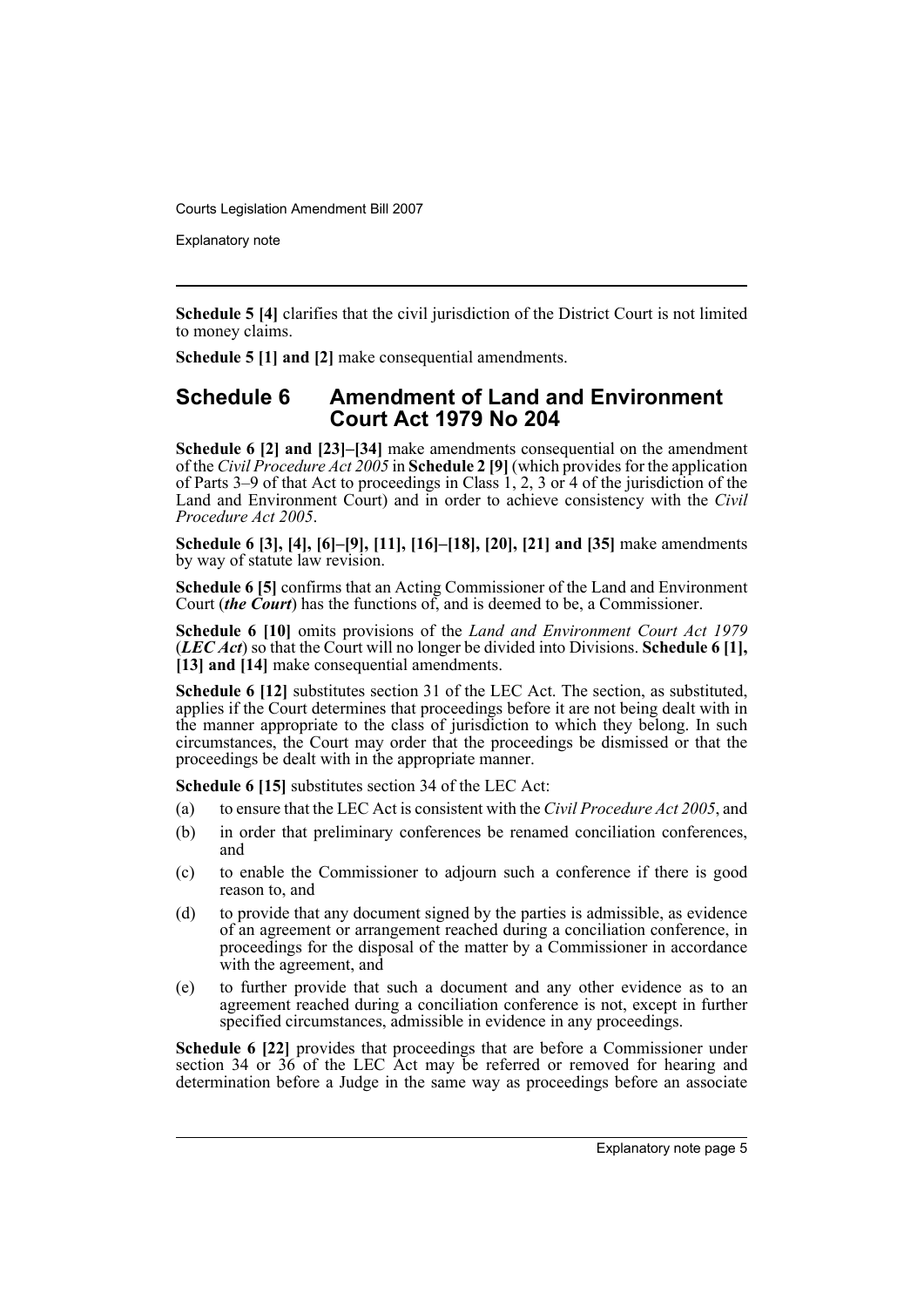Explanatory note

Judge may be referred or removed for hearing and determination before a Judge in the Supreme Court (subject to any contrary order of the Chief Judge). **Schedule 6 [19]** makes a consequential amendment.

**Schedule 6 [36]** enables regulations to be made of a savings and transitional nature.

**Schedule 6 [37]** inserts a savings provision.

### **Schedule 7 Amendment of Local Courts Act 1982 No 164**

**Schedule 7 [1]** inserts proposed section 10CA into the *Local Courts Act 1982*. The proposed section enables (subject to the rules) a registrar of the District Court to exercise the functions of the registrar of the Local Court, an assistant registrar of the District Court to exercise the functions of a deputy registrar of the Local Court and an officer of the District Court to exercise the functions of an officer of the Local Court. **Schedule 5 [3]** makes a similar amendment to the *District Court Act 1973*.

**Schedule 7 [4]** provides that the Local Court sitting in its General Division has jurisdiction to hear and determine proceedings required by any other Act to be dealt with by the Local Court sitting in that Division.

**Schedule 7 [2] and [3]** make statute law revision amendments.

**Schedule 7 [5]** enables regulations to be made of a savings and transitional nature.

### **Schedule 8 Amendment of Supreme Court Act 1970 No 52**

**Schedule 8 [1]** amends section 35 of the *Supreme Court Act 1970* to enable the Governor to appoint, by commission under seal, the President of the Court of Appeal, any Judge of Appeal or any Judge to be Acting Chief Justice if there is a vacancy in the office of the Chief Justice (in addition to whenever the Chief Justice is absent from duty). **Schedule 8 [2]** also amends this section so that the President of the Court of Appeal is taken to be the Acting Chief Justice while the Chief Justice is absent from Australia and an Acting Chief Justice has not been appointed by commission under seal.

**Schedule 8 [3]** inserts proposed section 120A (1A) and (1B) into the *Supreme Court Act 1970*. The proposed subsections enable (subject to the rules) the registrar of the Court of Criminal Appeal to exercise the powers of a registrar of the Supreme Court and an officer of the Court of Criminal Appeal to exercise the powers of an officer of the Supreme Court. A similar provision currently exists in the *Criminal Appeal Act 1912* in respect of registrars and officers of the Supreme Court.

**Schedule 8 [4]** amends section 123 of the *Supreme Court Act 1970* to cure any defect in the form of the appointment of members of the Rule Committee who attended meetings of the Committee held on or after 1 July 2005 and before 1 July 2007.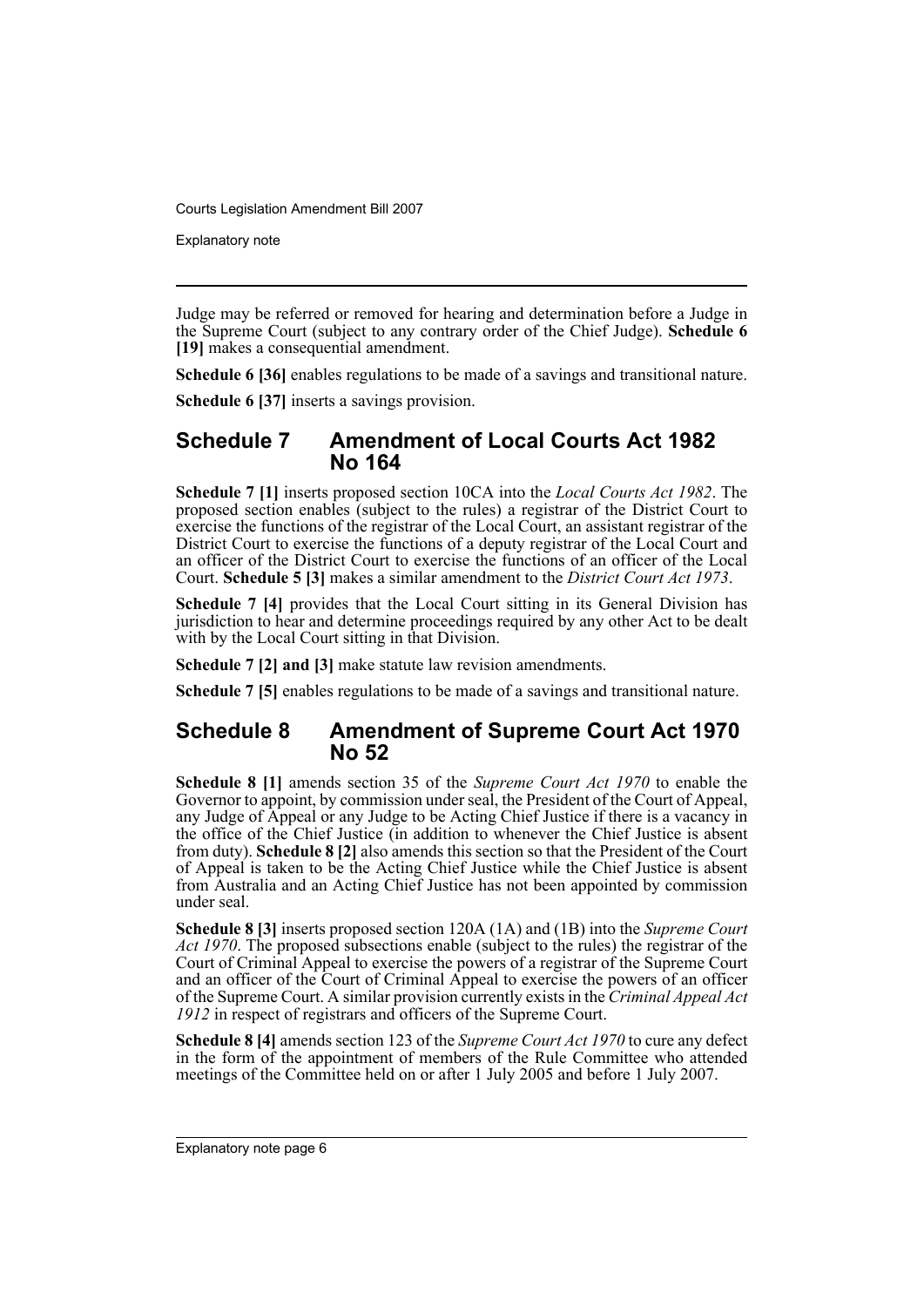Explanatory note

## **Schedule 9 Consequential amendments**

**Schedule 9.1** contains a consequential amendment to the *Community Land Management Act 1989*.

**Schedule 9.2** contains a consequential amendment to the *Legal Profession Regulation 2005*.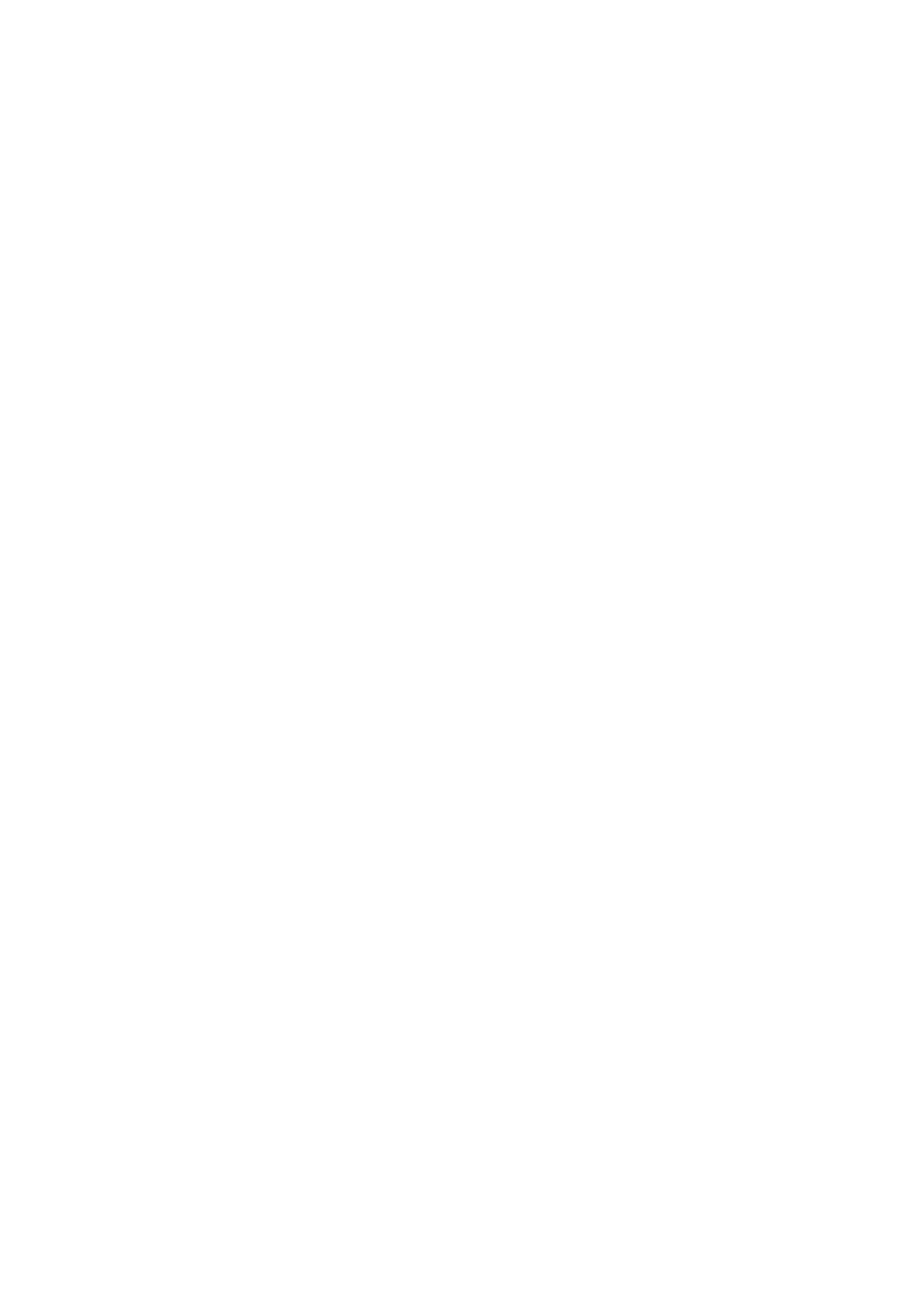First print



New South Wales

## **Courts Legislation Amendment Bill 2007**

## **Contents**

|            |                                                                  | Page |
|------------|------------------------------------------------------------------|------|
| 1          | Name of Act                                                      | 2    |
| 2          | Commencement                                                     | 2    |
| 3          | Principal amendments                                             | 2    |
| 4          | Consequential amendments                                         | 2    |
| 5          | Repeal of Act                                                    | 2    |
| Schedule 1 | Amendment of Administrative Decisions Tribunal Act 1997<br>No 76 | 3    |
| Schedule 2 | Amendment of Civil Procedure Act 2005 No 28                      | 5    |
| Schedule 3 | Amendment of Confiscation of Proceeds of Crime Act 1989<br>No 90 | 10   |
| Schedule 4 | Amendment of Coroners Act 1980 No 27                             | 11   |
| Schedule 5 | Amendment of District Court Act 1973 No 9                        | 12   |
| Schedule 6 | Amendment of Land and Environment Court Act 1979<br>No 204       | 13   |
| Schedule 7 | Amendment of Local Courts Act 1982 No 164                        | 23   |
| Schedule 8 | Amendment of Supreme Court Act 1970 No 52                        | 25   |
| Schedule 9 | Consequential amendments                                         | 26   |

b2007-011-16.d27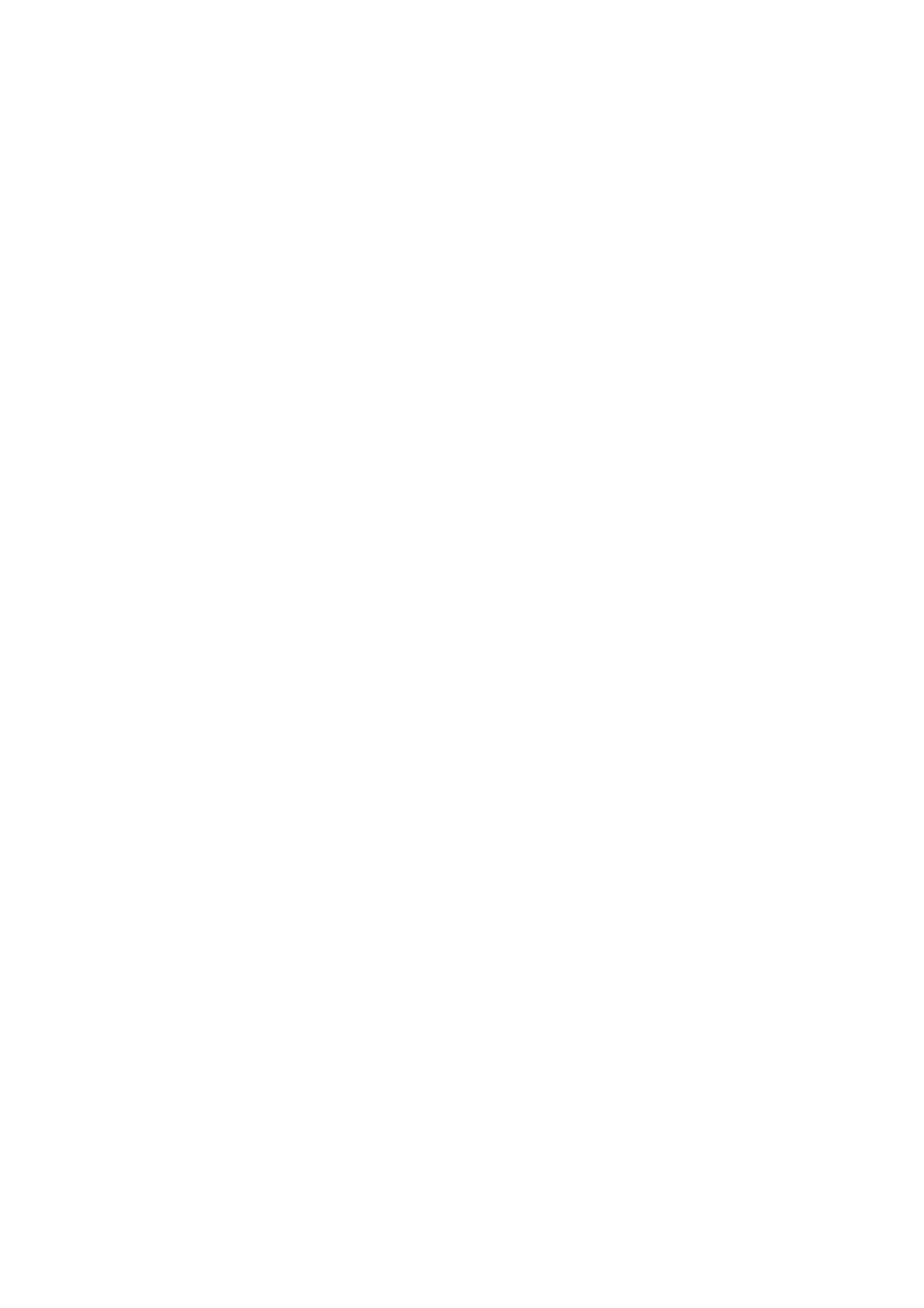

New South Wales

## **Courts Legislation Amendment Bill 2007**

No , 2007

### **A Bill for**

An Act to amend certain Acts with respect to courts, court procedure and jurisdiction; to amend the *Land and Environment Court Act 1979* to ensure consistency with the *Civil Procedure Act 2005*; and for other purposes.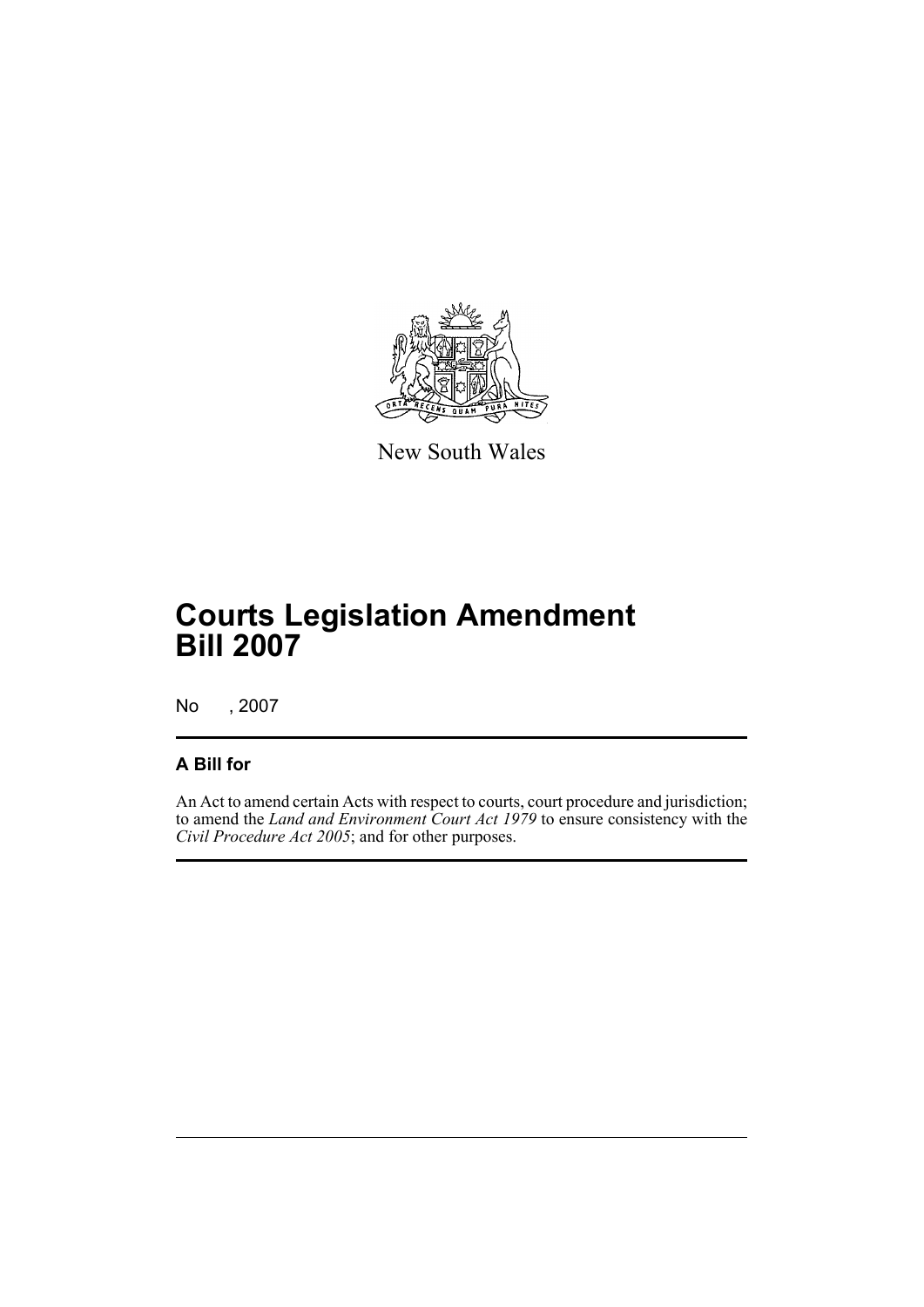<span id="page-11-4"></span><span id="page-11-3"></span><span id="page-11-2"></span><span id="page-11-1"></span><span id="page-11-0"></span>

|              |             | The Legislature of New South Wales enacts:                                                                                                                                                            | $\mathbf{1}$             |  |  |  |
|--------------|-------------|-------------------------------------------------------------------------------------------------------------------------------------------------------------------------------------------------------|--------------------------|--|--|--|
| 1            | Name of Act |                                                                                                                                                                                                       |                          |  |  |  |
|              |             | This Act is the Courts Legislation Amendment Act 2007.                                                                                                                                                | 3                        |  |  |  |
| $\mathbf{2}$ |             | Commencement                                                                                                                                                                                          | $\overline{4}$           |  |  |  |
|              | (1)         | This Act commences on the date of assent to this Act, subject to<br>subsections $(2)$ – $(3)$ .                                                                                                       | 5<br>6                   |  |  |  |
|              | (2)         | Schedules 3 and 7 [4] commence on the date of assent to this Act or on<br>the commencement of Schedule 1 [34] to the Confiscation of Proceeds<br>of Crime Amendment Act 2005, whichever is the later. | $\overline{7}$<br>8<br>9 |  |  |  |
|              | (3)         | The following provisions commence on a day or days to be appointed<br>by proclamation:                                                                                                                | 10<br>11                 |  |  |  |
|              |             | Schedules $1, 2, 4-6$ and $9,$<br>(a)                                                                                                                                                                 | 12                       |  |  |  |
|              |             | Schedule $7 [1] - [3]$ and $[5]$ ,<br>(b)                                                                                                                                                             | 13                       |  |  |  |
|              |             | Schedule $8$ [1]–[3].<br>(c)                                                                                                                                                                          | 14                       |  |  |  |
| 3            |             | <b>Principal amendments</b>                                                                                                                                                                           | 15                       |  |  |  |
|              |             | The Acts specified in Schedules 1–8 are amended as set out in those<br>Schedules.                                                                                                                     | 16<br>17                 |  |  |  |
| 4            |             | <b>Consequential amendments</b>                                                                                                                                                                       | 18                       |  |  |  |
|              |             | The Act and instrument specified in Schedule 9 are amended as set out<br>in that Schedule.                                                                                                            | 19<br>20                 |  |  |  |
| 5            |             | <b>Repeal of Act</b>                                                                                                                                                                                  | 21                       |  |  |  |
|              | (1)         | This Act is repealed on the day following the day on which all of the<br>provisions of this Act have commenced.                                                                                       | 22<br>23                 |  |  |  |
|              | (2)         | The repeal of this Act does not, because of the operation of section 30<br>of the <i>Interpretation Act 1987</i> , affect any amendment made by this Act.                                             | 24<br>25                 |  |  |  |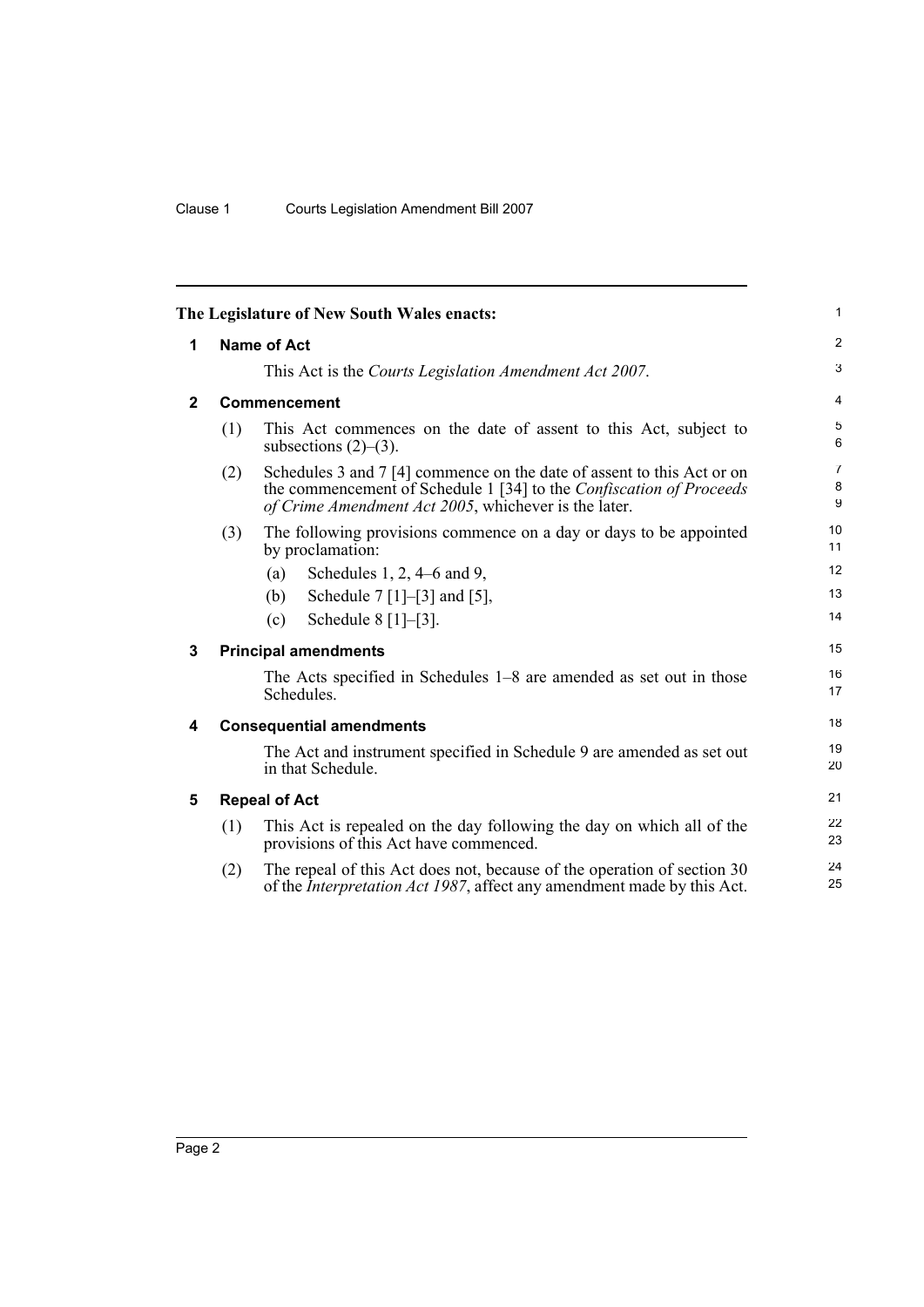Amendment of Administrative Decisions Tribunal Act 1997 No 76 Schedule 1

#### <span id="page-12-0"></span>**Schedule 1 Amendment of Administrative Decisions Tribunal Act 1997 No 76** (Section 3) **[1] Section 91A** Insert after section 91: **91A Practice notes** (1) Subject to the rules of the Tribunal, the President may issue practice notes for the Tribunal in relation to any matter with respect to which rules may be made. (2) Part 6 of the *Interpretation Act 1987* applies to a practice note issued under this section in the same way as it applies to a rule of court. **[2] Section 105 Agreements and arrangements arising from mediation sessions** Insert after section 105 (2): (2A) On any application for an order under this section, any document signed by the parties is admissible as to the fact that an agreement or arrangement has been reached and as to the substance of the agreement or arrangement. **[3] Section 107 Privilege** Omit "Subject to subsection (3), the" from section 107 (2). Insert instead "The". **[4] Section 107 (4) and (5)** Omit section 107 (4)–(6). Insert instead: (4) Subject to subsection (5) and section 105 (2A): (a) evidence of anything said or of any admission made in a mediation session or neutral evaluation session is not admissible in any proceedings before any court, tribunal or body, and (b) a document prepared for the purposes of, or in the course of, or as a result of, a mediation session or neutral evaluation session, or any copy of such a document, is not admissible in evidence in any proceedings before any court, tribunal or body. 1  $\mathfrak{p}$ 3 4 5 6 7 8 9 10 11 12 13 14 15 16 17 18 19 20 21 22 23 24 25 26 27 28 29 30 31 32 33 34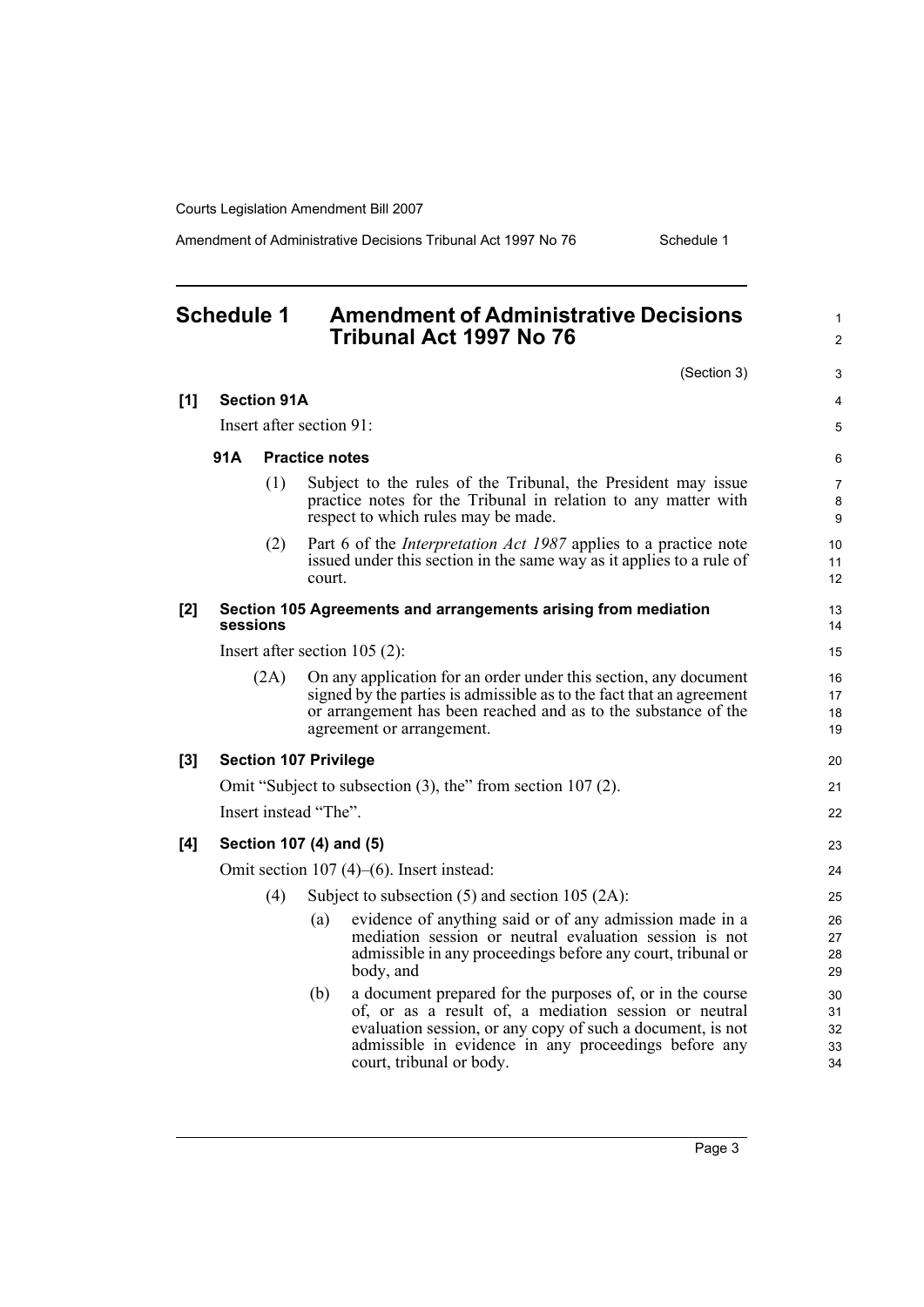Schedule 1 Amendment of Administrative Decisions Tribunal Act 1997 No 76

- (5) Subsection (4) does not apply with respect to any evidence or document:
	- (a) if the persons in attendance at, or identified during, the mediation session or neutral evaluation session and, in the case of a document, all persons identified in the document, consent to the admission of the evidence or document, or

(b) in proceedings instituted with respect to any act or omission in connection with which a disclosure has been made under section 108 (c).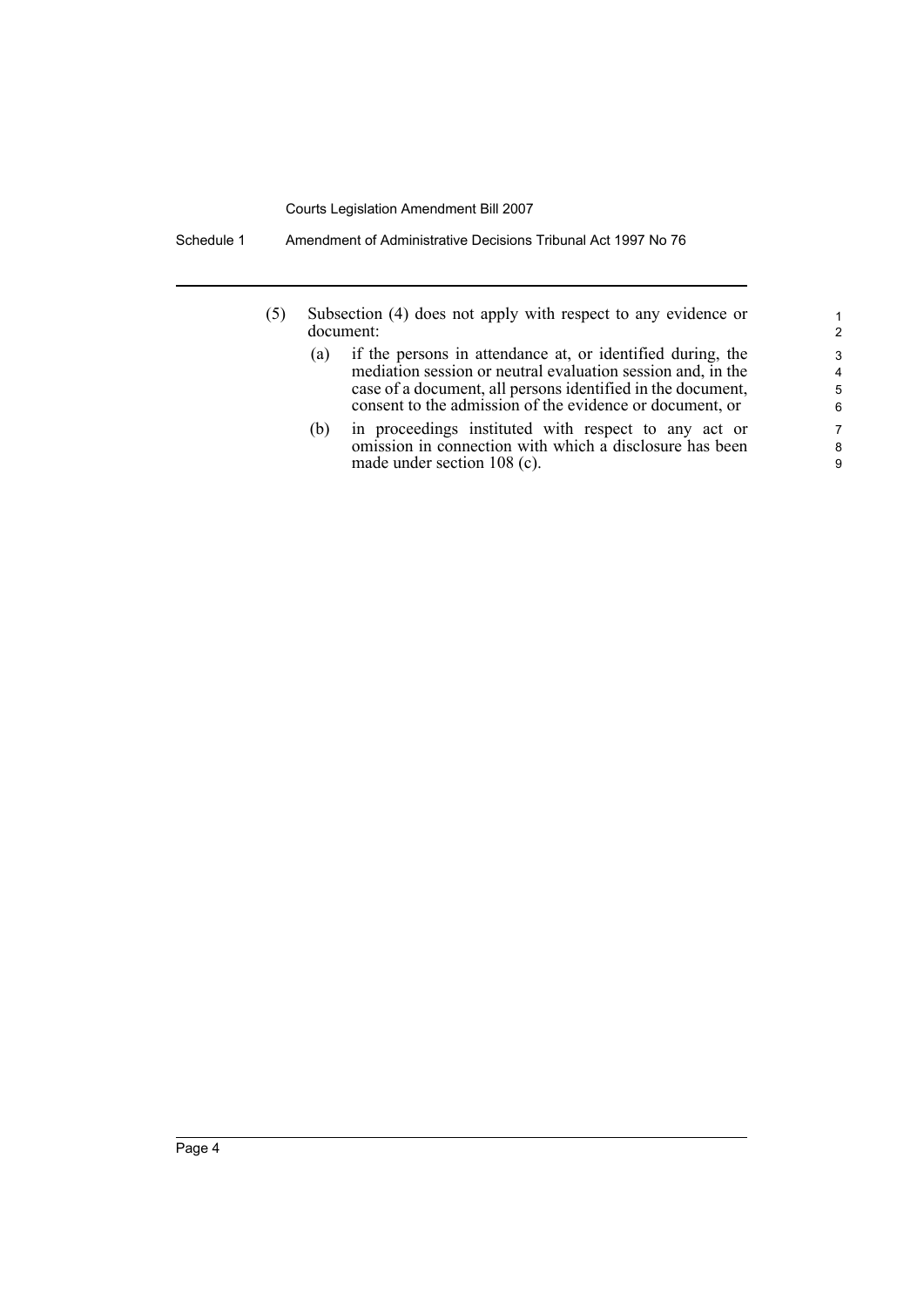Amendment of Civil Procedure Act 2005 No 28 Schedule 2

<span id="page-14-0"></span>

|     | <b>Schedule 2</b>     | <b>Amendment of Civil Procedure Act 2005</b><br><b>No 28</b>                                                                                 | $\mathbf{1}$<br>2 |
|-----|-----------------------|----------------------------------------------------------------------------------------------------------------------------------------------|-------------------|
|     |                       | (Section 3)                                                                                                                                  | 3                 |
| [1] |                       | <b>Section 8 Uniform Rules Committee</b>                                                                                                     | 4                 |
|     |                       | Omit "10 members" from section 8 (1). Insert instead "11 members".                                                                           | 5                 |
| [2] | Section 8 (1) (c1)    |                                                                                                                                              | 6                 |
|     |                       | Insert after section $8(1)(c)$ :                                                                                                             | $\overline{7}$    |
|     |                       | (c1)<br>one is to be the Chief Judge of the Land and Environment<br>Court or a Judge nominated for the time being by the Chief<br>Judge, and | 8<br>9<br>10      |
| [3] |                       | Section 76 Settlement of proceedings commenced by or on behalf of, or<br>against, person under legal incapacity                              | 11<br>12          |
|     |                       | Insert ", or against," after "on behalf of" in section 76 (1).                                                                               | 13                |
| [4] | <b>Section 76 (3)</b> |                                                                                                                                              | 14                |
|     | Omit "the claim of".  |                                                                                                                                              | 15                |
|     |                       | Insert instead "a claim made by or on behalf of, or against,".                                                                               | 16                |
| [5] |                       | <b>Section 141 Transfer orders</b>                                                                                                           | 17                |
|     |                       | Insert "the" before "proceedings" in section 141 (2).                                                                                        | 18                |
| [6] | <b>Supreme Court</b>  | Section 144 Transfer of certain proceedings from District Court to                                                                           | 19<br>20          |
|     |                       | Omit "the transfer order" wherever occurring in section 144 (7).                                                                             | 21                |
|     |                       | Insert instead "an order under subsection $(2)$ or $(5)$ ".                                                                                  | 22                |
| [7] |                       | Section 149 Jurisdiction of lower court                                                                                                      | 23                |
|     |                       | Omit "Pursuant to this section, the". Insert instead "The".                                                                                  | 24                |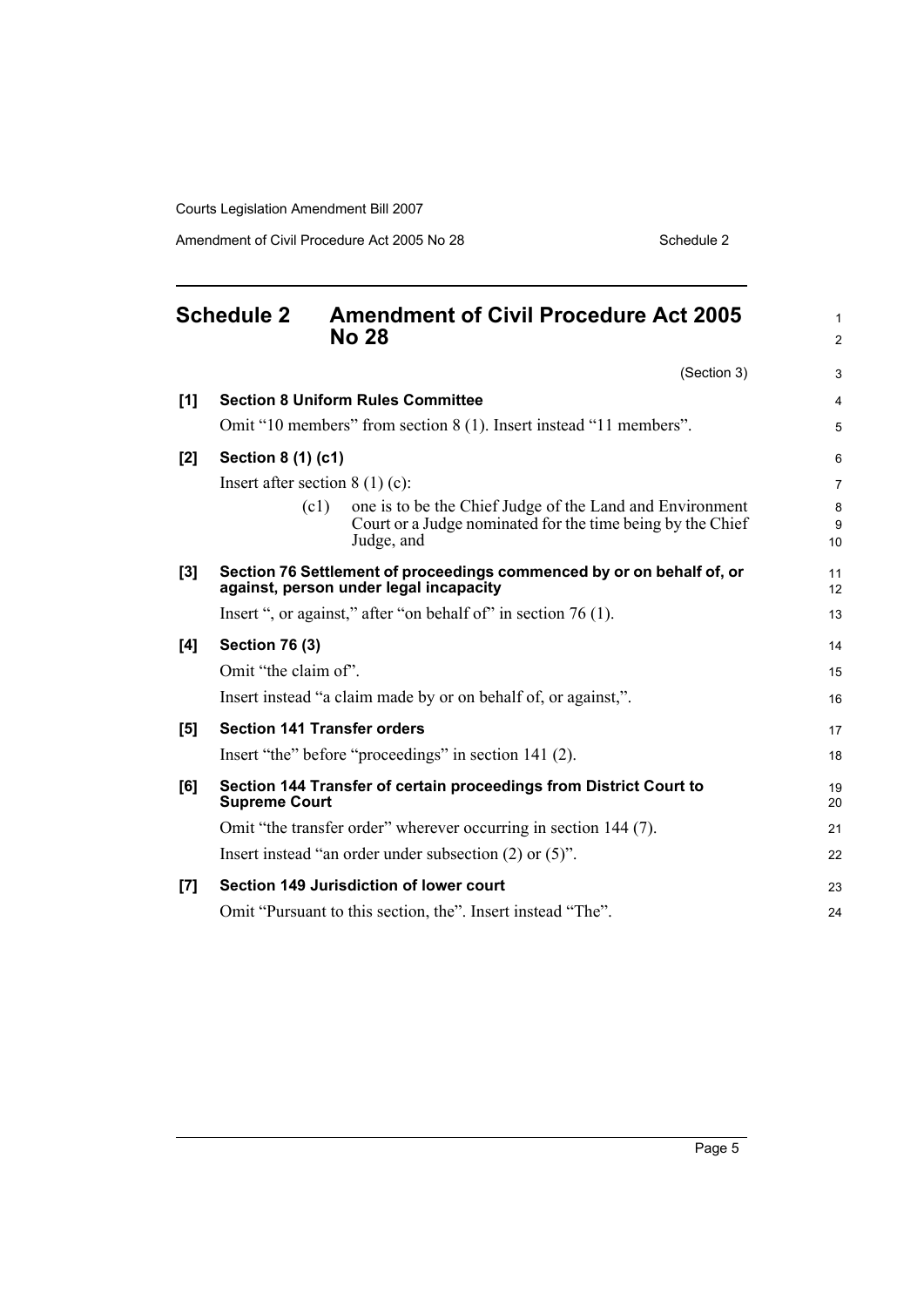Schedule 2 Amendment of Civil Procedure Act 2005 No 28

| Part 9, Division 2A<br>[8]<br>Insert after Division 2 of Part 9: |                                                                                                          |     |                                                                                                                                                                                                                                                                                                                                                           |                                               |  |
|------------------------------------------------------------------|----------------------------------------------------------------------------------------------------------|-----|-----------------------------------------------------------------------------------------------------------------------------------------------------------------------------------------------------------------------------------------------------------------------------------------------------------------------------------------------------------|-----------------------------------------------|--|
|                                                                  | <b>Division 2A</b><br><b>Transfer of proceedings from Supreme Court</b><br>to Land and Environment Court |     |                                                                                                                                                                                                                                                                                                                                                           |                                               |  |
|                                                                  | 149A                                                                                                     |     | <b>Definition</b>                                                                                                                                                                                                                                                                                                                                         | 5                                             |  |
|                                                                  |                                                                                                          |     | In this Division:                                                                                                                                                                                                                                                                                                                                         | 6                                             |  |
|                                                                  |                                                                                                          |     | <i>transfer order</i> means an order referred to in section 149B.                                                                                                                                                                                                                                                                                         | $\overline{7}$                                |  |
|                                                                  | 149B                                                                                                     |     | Transfer of proceedings from Supreme Court to Land and<br><b>Environment Court</b>                                                                                                                                                                                                                                                                        | 8<br>9                                        |  |
|                                                                  |                                                                                                          |     | If the Supreme Court is satisfied, in relation to proceedings<br>before it, that the proceedings could properly have been<br>commenced in the Land and Environment Court, the Supreme<br>Court may, on application by a party to the proceedings or of its<br>own motion, order that the proceedings be transferred to the Land<br>and Environment Court. | 10<br>11<br>12 <sup>2</sup><br>13<br>14<br>15 |  |
|                                                                  | 149C                                                                                                     |     | <b>Transfer orders</b>                                                                                                                                                                                                                                                                                                                                    | 16                                            |  |
|                                                                  |                                                                                                          | (1) | A transfer order takes effect when it is made.                                                                                                                                                                                                                                                                                                            | 17                                            |  |
|                                                                  |                                                                                                          | (2) | A transfer order does not invalidate any order made or other thing<br>done in the proceedings before the order was made.                                                                                                                                                                                                                                  | 18<br>19                                      |  |
|                                                                  |                                                                                                          | (3) | Any order made by the Supreme Court, other than a transfer<br>order, may be varied or revoked by an order of the Land and<br>Environment Court.                                                                                                                                                                                                           | 20<br>21<br>22                                |  |
|                                                                  | 149D                                                                                                     |     | <b>Proceedings after transfer</b>                                                                                                                                                                                                                                                                                                                         | 23                                            |  |
|                                                                  |                                                                                                          | (1) | Subject to the rules of the Land and Environment Court, any<br>proceedings with respect to which a transfer order takes effect are<br>to be continued in the Land and Environment Court as if they had<br>been duly commenced in that Court on the date on which they<br>were commenced in the Supreme Court.                                             | 24<br>25<br>26<br>27<br>28                    |  |
|                                                                  |                                                                                                          | (2) | For the purposes of any proceedings continued in the Land and<br>Environment Court, any admission duly made in the Supreme<br>Court is to be treated as if it had been duly made in the Land and<br><b>Environment Court.</b>                                                                                                                             | 29<br>30<br>31<br>32                          |  |
|                                                                  |                                                                                                          | (3) | Subject to the rules of the Land and Environment Court, the<br>power of the Land and Environment Court to make orders as to<br>costs includes a power to make orders with respect to the costs of:                                                                                                                                                        | 33<br>34<br>35                                |  |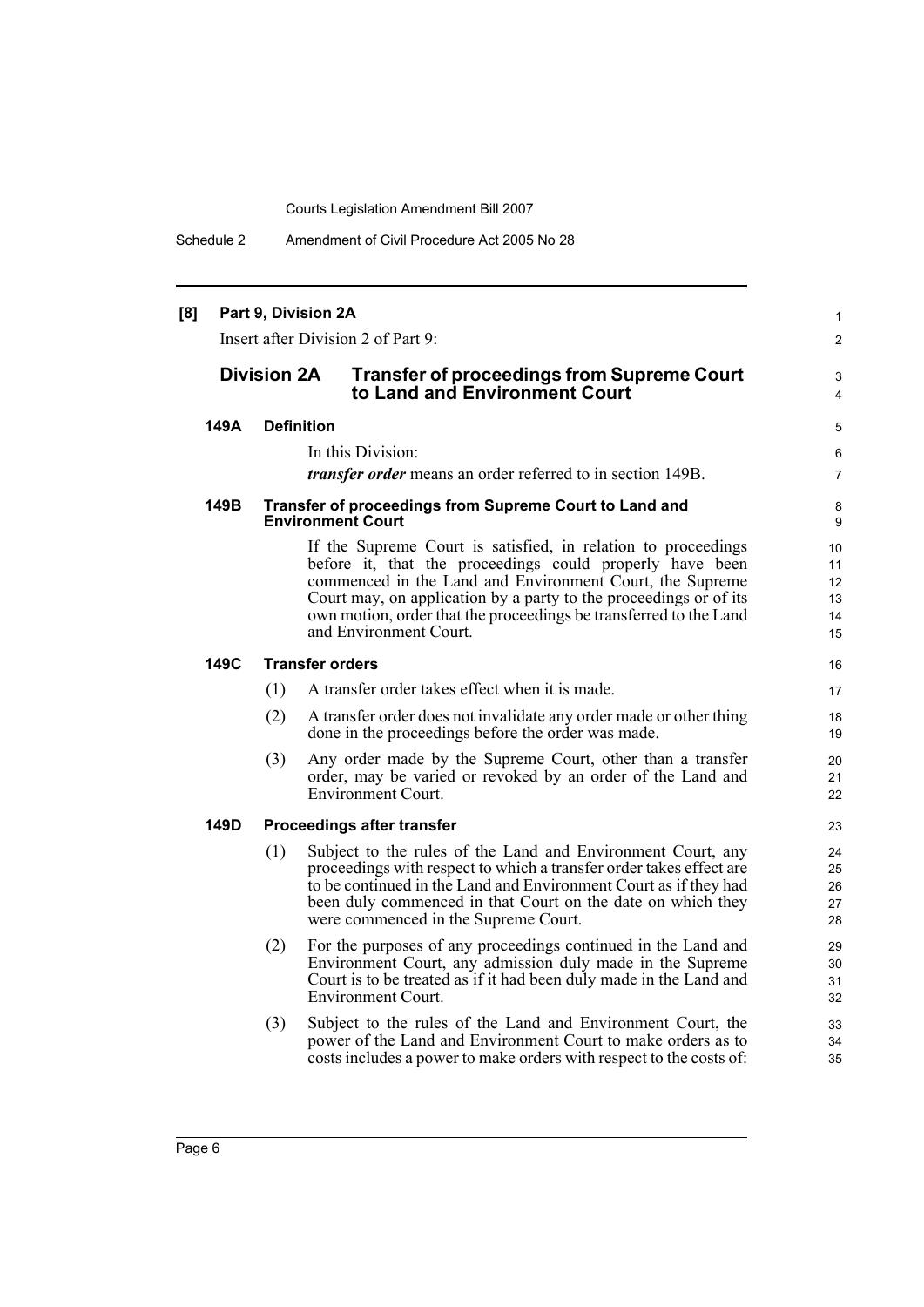|        |       |     | (a)                          | and                                  | the application for, and the making of, the transfer order,                                                                                                                                                                                        | 1<br>$\overline{\mathbf{c}}$        |
|--------|-------|-----|------------------------------|--------------------------------------|----------------------------------------------------------------------------------------------------------------------------------------------------------------------------------------------------------------------------------------------------|-------------------------------------|
|        |       |     | (b)                          | was made.                            | any step taken in the proceedings before the transfer order                                                                                                                                                                                        | 3<br>4                              |
|        | 149E  |     |                              |                                      | <b>Jurisdiction of Land and Environment Court</b>                                                                                                                                                                                                  | 5                                   |
|        |       |     |                              | proceedings.                         | The Land and Environment Court has, and may exercise, all of<br>the jurisdiction of the Supreme Court in relation to any<br>proceedings to which a transfer order relates, including<br>jurisdiction to determine any question arising in any such | 6<br>$\overline{7}$<br>8<br>9<br>10 |
| [9]    |       |     |                              | <b>Schedule 1 Application of Act</b> |                                                                                                                                                                                                                                                    | 11                                  |
|        |       |     |                              |                                      | Insert in Columns 1 and 2 after the matter relating to the Supreme Court:                                                                                                                                                                          | 12                                  |
|        | Court |     | Land and Environment         |                                      | All civil proceedings in Class 1, 2, 3 or 4 of the<br>Court's jurisdiction                                                                                                                                                                         |                                     |
| [10]   |       |     |                              |                                      | Schedule 2 Constitution and procedure of Uniform Rules Committee                                                                                                                                                                                   | 13                                  |
|        |       |     |                              |                                      | Insert "the Chief Judge of the Land and Environment Court," after "the Court"<br>of Appeal," in the definition of <i>ex-officio member</i> in clause 1.                                                                                            | 14<br>15                            |
| $[11]$ |       |     | Schedule 2, clause 3A        |                                      |                                                                                                                                                                                                                                                    | 16                                  |
|        |       |     | Insert after clause 3:       |                                      |                                                                                                                                                                                                                                                    | 17                                  |
|        | 3Α    |     |                              | <b>Deputies for members</b>          |                                                                                                                                                                                                                                                    | 18                                  |
|        |       | (1) |                              |                                      | A reference to a power to nominate or appoint a member of the<br>Uniform Rules Committee in section $8(1)$ includes a power to<br>nominate or appoint a deputy for that member.                                                                    | 19<br>20<br>21                      |
|        |       | (2) |                              |                                      | In the absence of a member appointed or nominated under section<br>8 (1), the member's deputy:                                                                                                                                                     | 22<br>23                            |
|        |       |     | (a)                          |                                      | may, if available, act in the place of the member, and                                                                                                                                                                                             | 24                                  |
|        |       |     | (b)                          |                                      | subject to clause $6(6)$ —while so acting, has the functions<br>of the member and is taken to be the member.                                                                                                                                       | 25<br>26                            |
| [12]   |       |     |                              | Schedule 2, clause 6 (6)             |                                                                                                                                                                                                                                                    | 27                                  |
|        |       |     | Insert after clause $6(5)$ : |                                      |                                                                                                                                                                                                                                                    | 28                                  |
|        |       | (6) | clause.                      |                                      | A person nominated as a deputy for the member of the Uniform<br>Rules Committee referred to in section $8(1)(a)$ is not entitled to<br>exercise any of the functions of a presiding member under this                                              | 29<br>30<br>31<br>32                |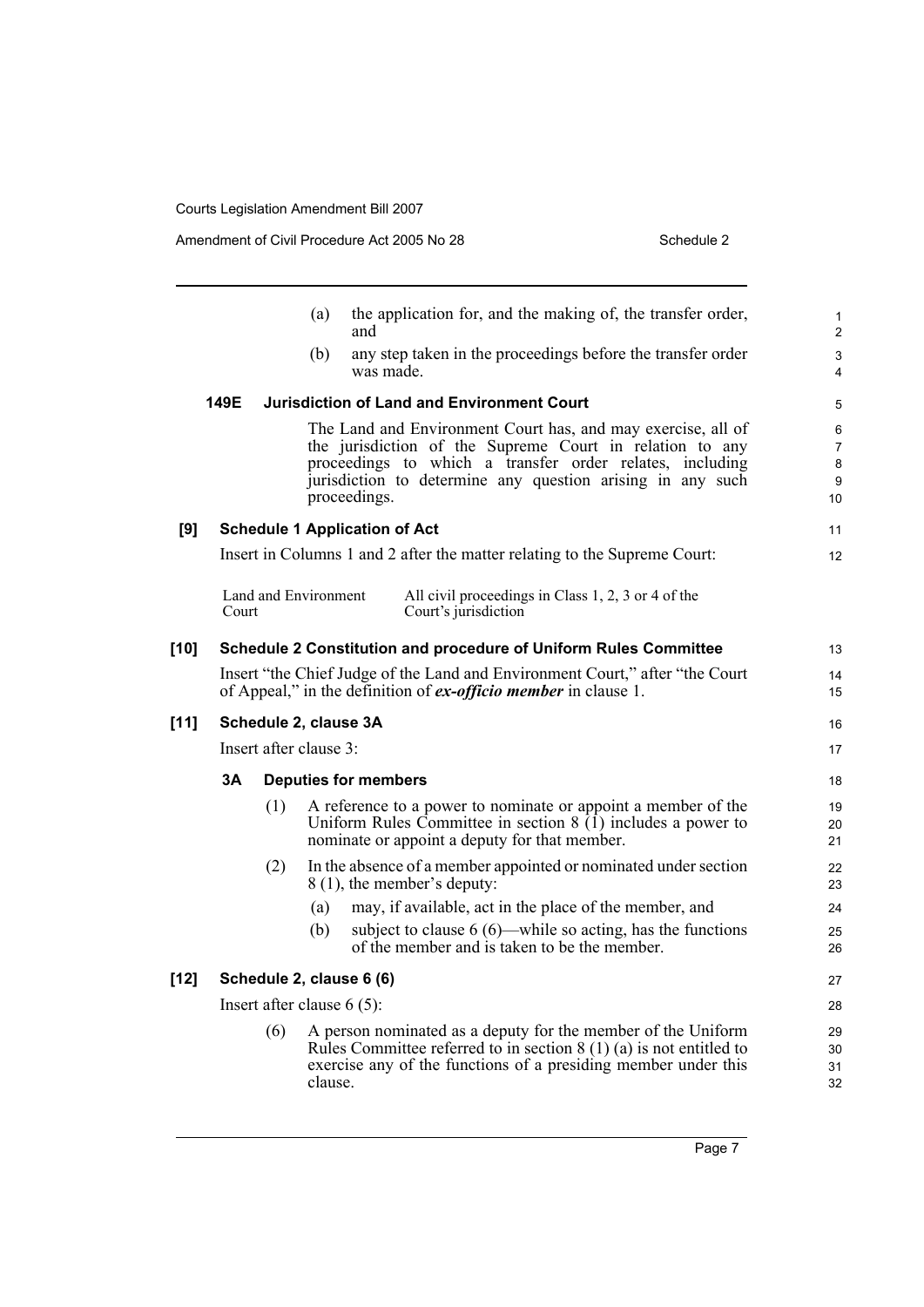Schedule 2 Amendment of Civil Procedure Act 2005 No 28

| $[13]$ |        |     | Schedule 6 Savings, transitional and other provisions                                                                           | $\mathbf{1}$             |  |  |  |  |  |  |
|--------|--------|-----|---------------------------------------------------------------------------------------------------------------------------------|--------------------------|--|--|--|--|--|--|
|        |        |     | Insert at the end of clause $1(1)$ :                                                                                            | $\overline{2}$           |  |  |  |  |  |  |
|        |        |     | Courts Legislation Amendment Act 2007 (but only to the extent<br>to which it amends this Act)                                   | 3<br>4                   |  |  |  |  |  |  |
| $[14]$ |        |     | Schedule 6, Part 4                                                                                                              | 5                        |  |  |  |  |  |  |
|        |        |     | Insert after clause 12:                                                                                                         | 6                        |  |  |  |  |  |  |
|        | Part 4 |     | Provisions consequent on enactment of<br>the Courts Legislation Amendment Act<br>2007                                           | $\overline{7}$<br>8<br>9 |  |  |  |  |  |  |
|        | 13     |     | <b>Definitions</b>                                                                                                              | 10                       |  |  |  |  |  |  |
|        |        |     | In this Part:                                                                                                                   | 11                       |  |  |  |  |  |  |
|        |        |     | relevant commencement date means<br>the date of the                                                                             | 12                       |  |  |  |  |  |  |
|        |        |     | commencement of Schedule 2 [9] to the Courts Legislation                                                                        | 13                       |  |  |  |  |  |  |
|        |        |     | Amendment Act 2007.                                                                                                             | 14                       |  |  |  |  |  |  |
|        |        |     | <i>relevant proceedings</i> means proceedings in Class 1, 2, 3 or 4 of<br>the jurisdiction of the Land and Environment Court.   | 15<br>16                 |  |  |  |  |  |  |
|        |        |     | <b>unamended L &amp; E legislation</b> means the Land and Environment                                                           | 17                       |  |  |  |  |  |  |
|        |        |     | Court Act 1979 or the rules of court made under that Act, as in<br>force immediately before the relevant commencement date.     | 18<br>19                 |  |  |  |  |  |  |
|        | 14     |     | <b>Regulation</b>                                                                                                               | 20                       |  |  |  |  |  |  |
|        |        |     | The Land and Environment Court Regulation 2005 is taken to                                                                      | 21                       |  |  |  |  |  |  |
|        |        |     | have been made under section 18 and may be amended and<br>repealed accordingly.                                                 | 22<br>23                 |  |  |  |  |  |  |
|        | 15     |     | <b>Pending proceedings</b>                                                                                                      | 24                       |  |  |  |  |  |  |
|        |        | (1) | Subject to subclause (2), this Act and the uniform rules apply to                                                               | 25                       |  |  |  |  |  |  |
|        |        |     | relevant proceedings commenced in the Land and Environment                                                                      | 26                       |  |  |  |  |  |  |
|        |        |     | Court before the relevant commencement date in the same way as<br>they apply to relevant proceedings commenced on or after that | 27<br>28                 |  |  |  |  |  |  |
|        |        |     | commencement.                                                                                                                   | 29                       |  |  |  |  |  |  |
|        |        | (2) | If relevant proceedings are commenced in the Land and                                                                           | 30                       |  |  |  |  |  |  |
|        |        |     | Environment Court before the relevant commencement date, the                                                                    | 31                       |  |  |  |  |  |  |
|        |        |     | Land and Environment Court may make such orders dispensing<br>with the requirements of the uniform rules in relation to the     | 32<br>33                 |  |  |  |  |  |  |
|        |        |     | proceedings, and such consequential orders (including orders as                                                                 | 34                       |  |  |  |  |  |  |
|        |        |     | to costs), as are appropriate in the circumstances.                                                                             | 35                       |  |  |  |  |  |  |
|        |        |     |                                                                                                                                 |                          |  |  |  |  |  |  |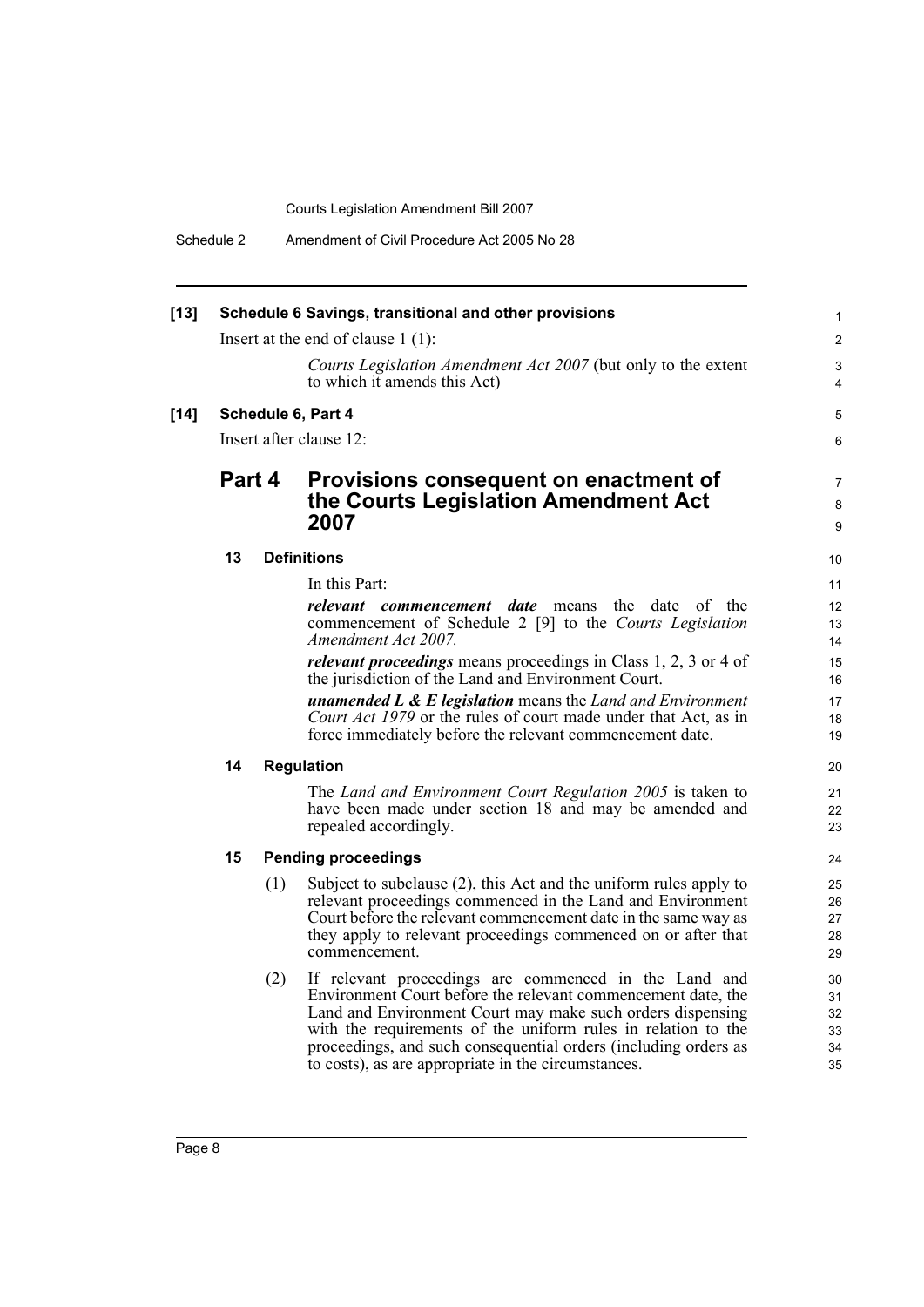Amendment of Civil Procedure Act 2005 No 28 Schedule 2

| 16 | <b>Construction of references</b>                                                                                                                                                                                                                                                                                                                                 | $\mathbf{1}$                                     |
|----|-------------------------------------------------------------------------------------------------------------------------------------------------------------------------------------------------------------------------------------------------------------------------------------------------------------------------------------------------------------------|--------------------------------------------------|
|    | Subject to the regulations, in any other Act or instrument:                                                                                                                                                                                                                                                                                                       | $\overline{c}$                                   |
|    | a reference to a provision of the unamended L $\&$ E<br>(a)<br>legislation for which there is a corresponding provision in<br>this Act extends to the corresponding provision of this Act<br>or the uniform rules, and                                                                                                                                            | 3<br>4<br>$\mathbf 5$<br>$6\phantom{1}6$         |
|    | (b)<br>a reference to any act, matter or thing referred to in a<br>provision of the unamended L $\&$ E legislation for which<br>there is a corresponding provision in this Act or the<br>uniform rules extends to the corresponding act, matter or<br>thing referred to in the corresponding provision of this Act<br>or the uniform rules, as the case requires. | $\overline{7}$<br>$\bf 8$<br>9<br>10<br>11<br>12 |
| 17 | <b>General saving</b>                                                                                                                                                                                                                                                                                                                                             | 13                                               |
|    | Subject to this Schedule and the regulations:                                                                                                                                                                                                                                                                                                                     | 14                                               |
|    | anything begun before the relevant commencement date<br>(a)<br>under a provision of the unamended L $\&$ E legislation for<br>which there is a corresponding provision in this Act or the<br>uniform rules may be continued and completed under the<br>unamended L $\&$ E legislation as if this Act had not been<br>enacted, and                                 | 15<br>16<br>17<br>18<br>19<br>20                 |
|    | (b)<br>subject to paragraph (a), anything done under a provision<br>of the unamended L $\&$ E legislation for which there is a<br>corresponding provision in this Act or the uniform rules<br>(including anything arising under paragraph (a)) is taken to<br>have been done under the corresponding provision of this                                            | 21<br>22<br>23<br>24<br>25                       |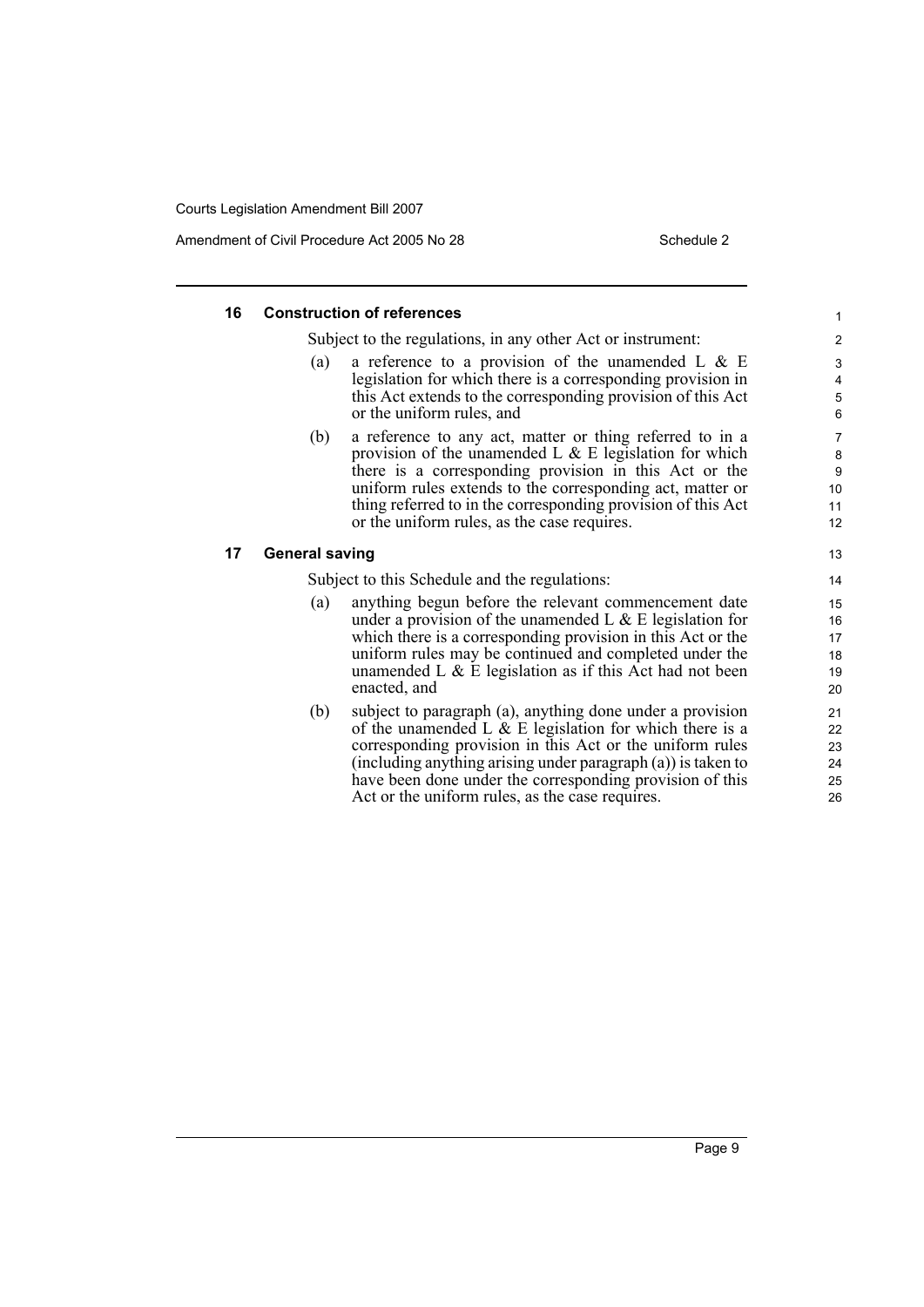Schedule 3 Amendment of Confiscation of Proceeds of Crime Act 1989 No 90

## <span id="page-19-0"></span>**Schedule 3 Amendment of Confiscation of Proceeds of Crime Act 1989 No 90**

1 2

|     |                                | (Section 3)                                                                                                                                                                                                                                                                                                                                    | 3                                       |  |  |
|-----|--------------------------------|------------------------------------------------------------------------------------------------------------------------------------------------------------------------------------------------------------------------------------------------------------------------------------------------------------------------------------------------|-----------------------------------------|--|--|
| [1] |                                | <b>Section 87 Provisions relating to courts</b>                                                                                                                                                                                                                                                                                                | 4                                       |  |  |
|     |                                | Insert after section $87(3)$ :                                                                                                                                                                                                                                                                                                                 | 5                                       |  |  |
|     | (3A)                           | A Local Court may not make a drug proceeds order against a<br>person for an amount that exceeds the jurisdictional limit of a<br>Local Court when sitting in its General Division within the<br>meaning of the <i>Local Courts Act 1982</i> .                                                                                                  | 6<br>$\overline{7}$<br>8<br>9           |  |  |
| [2] | Section 87 (6) and (7)         |                                                                                                                                                                                                                                                                                                                                                | 10 <sup>°</sup>                         |  |  |
|     | Insert after section $87(5)$ : |                                                                                                                                                                                                                                                                                                                                                |                                         |  |  |
|     | (6)                            | Nothing in this section prevents a Local Court from exercising its<br>jurisdiction in relation to a freezing notice issued in relation to<br>land or in relation to property whose value exceeds the<br>jurisdictional limit of a Local Court when sitting in its General<br>Division within the meaning of the <i>Local Courts Act 1982</i> . | 12 <sup>2</sup><br>13<br>14<br>15<br>16 |  |  |
|     | (7)                            | Proceedings before a Local Court on an application for a<br>forfeiture order or drug proceeds order, or on an application for<br>confirmation or setting aside of a freezing notice, are to be dealt<br>with by the Court sitting in its General Division within the<br>meaning of the <i>Local Courts Act 1982</i> .                          | 17<br>18<br>19<br>20<br>21              |  |  |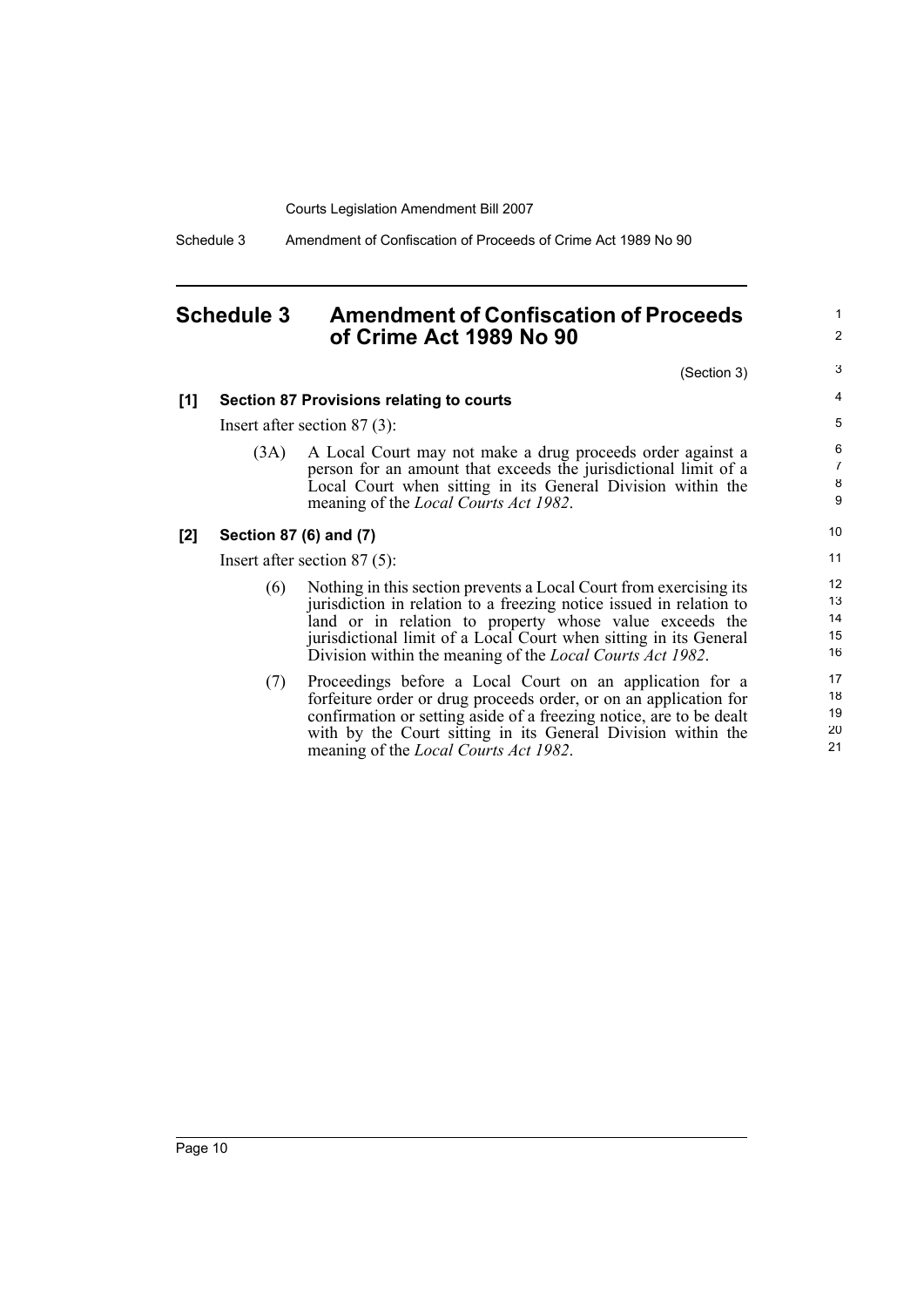Amendment of Coroners Act 1980 No 27 Schedule 4

| <b>Schedule 4</b> |                                                        | <b>Amendment of Coroners Act 1980 No 27</b>                                                                                                                                                                                                                                                                                                                                                                                                                                                                                                                                                                                                             | $\mathbf{1}$                                             |  |  |
|-------------------|--------------------------------------------------------|---------------------------------------------------------------------------------------------------------------------------------------------------------------------------------------------------------------------------------------------------------------------------------------------------------------------------------------------------------------------------------------------------------------------------------------------------------------------------------------------------------------------------------------------------------------------------------------------------------------------------------------------------------|----------------------------------------------------------|--|--|
|                   |                                                        | (Section 3)                                                                                                                                                                                                                                                                                                                                                                                                                                                                                                                                                                                                                                             | $\overline{2}$                                           |  |  |
|                   | <b>Section 54A</b>                                     |                                                                                                                                                                                                                                                                                                                                                                                                                                                                                                                                                                                                                                                         |                                                          |  |  |
|                   |                                                        | Omit the section. Insert instead:                                                                                                                                                                                                                                                                                                                                                                                                                                                                                                                                                                                                                       | $\overline{4}$                                           |  |  |
| 54A               | Assistance to and from coroners in other jurisdictions |                                                                                                                                                                                                                                                                                                                                                                                                                                                                                                                                                                                                                                                         |                                                          |  |  |
|                   | (1)                                                    | The State Coroner may request in writing the person holding a<br>corresponding office in another State or a Territory to provide<br>assistance in connection with the exercise by the State Coroner or<br>another coroner of any power under this Act.                                                                                                                                                                                                                                                                                                                                                                                                  | 6<br>$\overline{7}$<br>$\bf8$<br>9                       |  |  |
|                   | (2)                                                    | The State Coroner, at the written request of the person holding a<br>corresponding office in another State or a Territory, may provide<br>assistance to that person or a coroner of that State or Territory in<br>connection with the exercise of a power under the law of that<br>State or Territory.                                                                                                                                                                                                                                                                                                                                                  | 10<br>11<br>12<br>13<br>14                               |  |  |
|                   | (3)                                                    | For the purpose of providing assistance, the State Coroner or a<br>coroner may exercise any of his or her powers under this Act<br>irrespective of whether he or she would, apart from this section,<br>have authority to exercise that power.<br><b>Note.</b> The State Coroner has, in addition to all the powers of a coroner,<br>a general function of overseeing and co-ordinating coronial services and<br>ensuring that inquests and other investigations are held. The assistance<br>provided may involve the exercise of administrative powers by the State<br>Coroner or the exercise by him or her or another coroner of coronial<br>powers. | 15<br>16<br>17<br>18<br>19<br>20<br>21<br>22<br>23<br>24 |  |  |
|                   | (4)                                                    | For the purpose of this section, this Act applies as if the matter<br>that is the subject of the request or direction were the subject of<br>an investigation under this Act.                                                                                                                                                                                                                                                                                                                                                                                                                                                                           | 25<br>26<br>27                                           |  |  |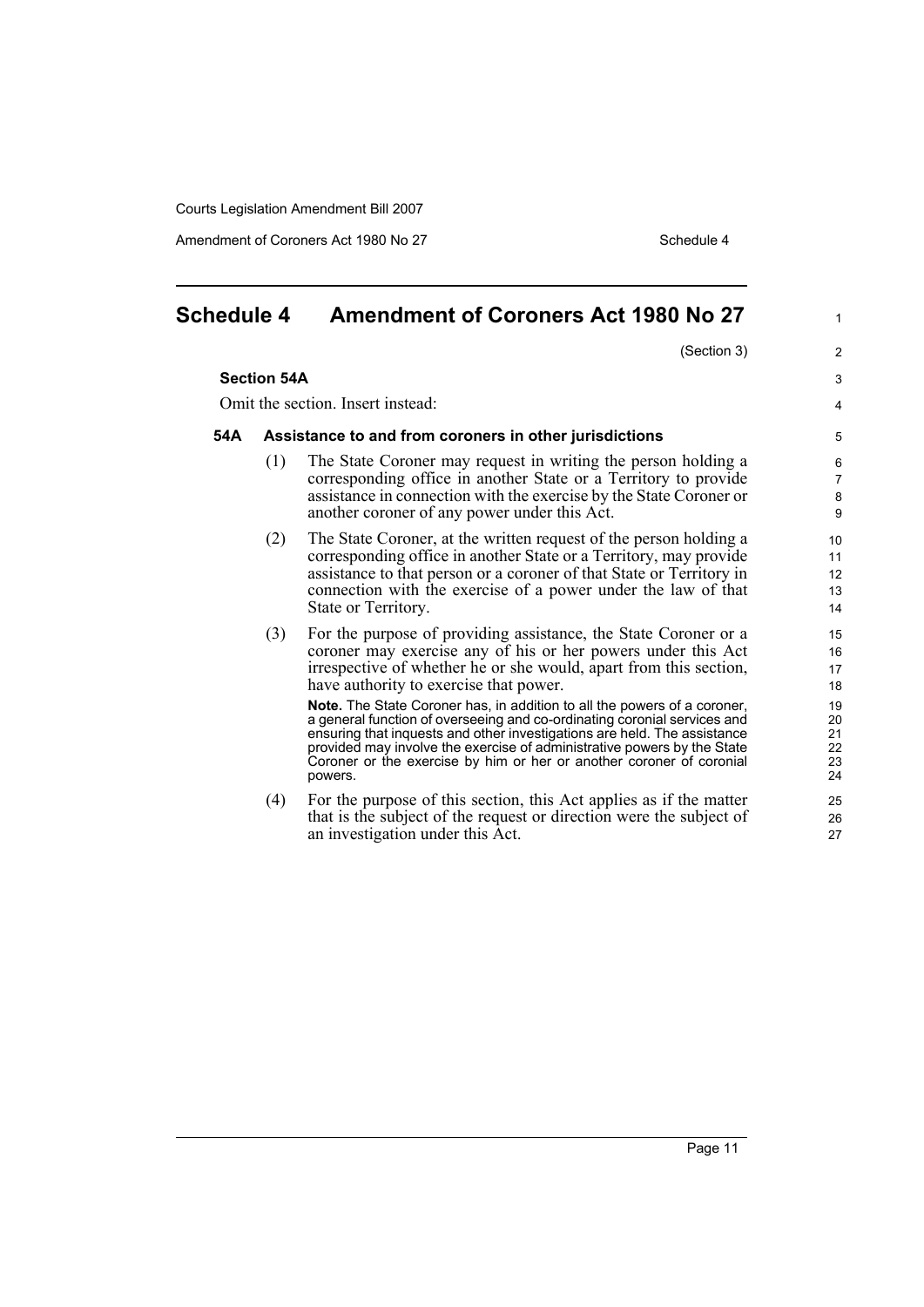Schedule 5 Amendment of District Court Act 1973 No 9

## <span id="page-21-0"></span>**Schedule 5 Amendment of District Court Act 1973 No 9**

|     |            |                    | NO Y                                                                                                                                                                                                                                                                                                                                                                             | $\overline{\mathbf{c}}$          |
|-----|------------|--------------------|----------------------------------------------------------------------------------------------------------------------------------------------------------------------------------------------------------------------------------------------------------------------------------------------------------------------------------------------------------------------------------|----------------------------------|
|     |            |                    | (Section 3)                                                                                                                                                                                                                                                                                                                                                                      | 3                                |
| [1] |            |                    | <b>Section 18G Registrars</b>                                                                                                                                                                                                                                                                                                                                                    | 4                                |
|     |            |                    | Omit section 18G $(3)$ and $(5)$ .                                                                                                                                                                                                                                                                                                                                               | 5                                |
| [2] |            |                    | <b>Section 18I Assistant registrars</b>                                                                                                                                                                                                                                                                                                                                          | 6                                |
|     |            |                    | Omit section 18I $(2)$ and $(3)$ .                                                                                                                                                                                                                                                                                                                                               | 7                                |
| [3] |            | <b>Section 18L</b> |                                                                                                                                                                                                                                                                                                                                                                                  | 8                                |
|     |            |                    | Insert after section 18K:                                                                                                                                                                                                                                                                                                                                                        | 9                                |
|     | <b>18L</b> |                    | Exercise of functions by registrars, deputy registrars and other<br>officers of the Local Courts                                                                                                                                                                                                                                                                                 | 10<br>11                         |
|     |            | (1)                | The registrar of a Local Court may, subject to the civil procedure<br>rules and criminal procedure rules, exercise the functions of a<br>registrar of the District Court for Sydney or another proclaimed<br>place and, when exercising those functions, is taken to be the<br>registrar of the District Court for Sydney or the proclaimed place.                               | 12<br>13<br>14<br>15<br>16       |
|     |            | (2)                | The deputy registrar of a Local Court may, subject to the civil<br>procedure rules and criminal procedure rules, exercise the<br>functions of an assistant registrar of the District Court for Sydney<br>or another proclaimed place and, when exercising those<br>functions, is taken to be an assistant registrar of the District Court<br>for Sydney or the proclaimed place. | 17<br>18<br>19<br>20<br>21<br>22 |
|     |            | (3)                | An officer of a Local Court may, subject to the civil procedure<br>rules and criminal procedure rules, exercise the functions of an<br>officer of the District Court and, when exercising those functions,<br>is taken to be an officer of the District Court.                                                                                                                   | 23<br>24<br>25<br>26             |
| [4] |            |                    | <b>Section 44 Actions</b>                                                                                                                                                                                                                                                                                                                                                        | 27                               |
|     |            |                    | Insert "(if any)" after "amount" in section 44 (1) (a) (ii).                                                                                                                                                                                                                                                                                                                     | 28                               |

1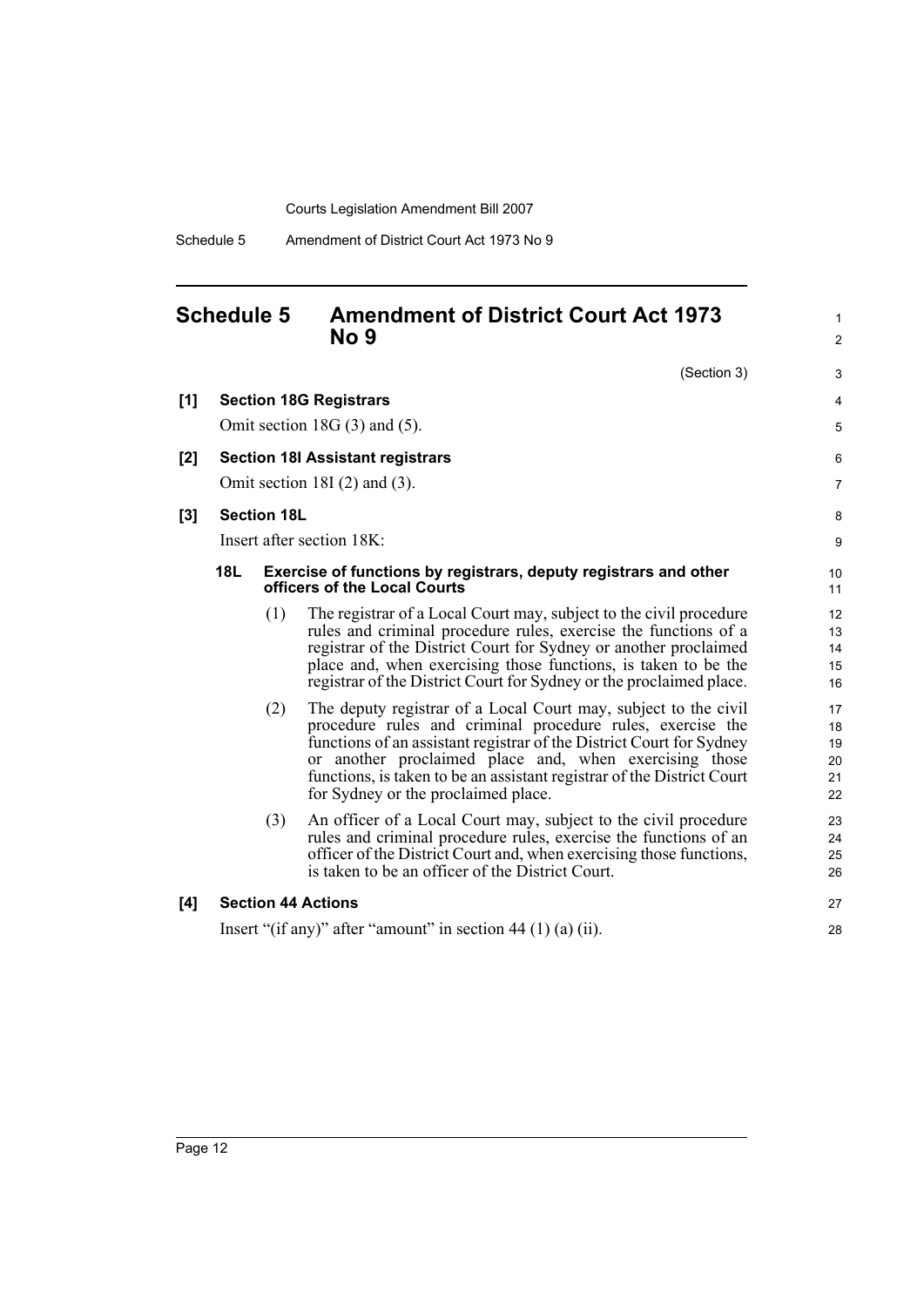Amendment of Land and Environment Court Act 1979 No 204 Schedule 6

<span id="page-22-0"></span>

|       | <b>Schedule 6</b>             |     | <b>Amendment of Land and Environment</b><br><b>Court Act 1979 No 204</b>                                                                                                                                                                                      | 1<br>$\overline{2}$  |
|-------|-------------------------------|-----|---------------------------------------------------------------------------------------------------------------------------------------------------------------------------------------------------------------------------------------------------------------|----------------------|
|       |                               |     | (Section 3)                                                                                                                                                                                                                                                   | 3                    |
| [1]   | <b>Section 4 Definitions</b>  |     |                                                                                                                                                                                                                                                               | $\overline{4}$       |
|       |                               |     | Omit the definition of <i>Division</i> from section $4(1)$ .                                                                                                                                                                                                  | 5                    |
| [2]   | Section 4 (1)                 |     |                                                                                                                                                                                                                                                               | 6                    |
|       | Insert in alphabetical order: |     |                                                                                                                                                                                                                                                               | 7                    |
|       |                               |     | <i>practice note</i> means a practice note issued under section 76.                                                                                                                                                                                           | 8                    |
| $[3]$ |                               |     | Section 4 (1), definition of "registrar"                                                                                                                                                                                                                      | 9                    |
|       |                               |     | Omit the definition. Insert instead:                                                                                                                                                                                                                          | 10                   |
|       |                               |     | <b>Registrar</b> means the Registrar of the Court.                                                                                                                                                                                                            | 11                   |
| [4]   |                               |     | Section 4 (1), definition of "rules"                                                                                                                                                                                                                          | 12                   |
|       |                               |     | Omit the definition. Insert instead:                                                                                                                                                                                                                          | 13                   |
|       |                               |     | <i>rules</i> means rules of the Court.                                                                                                                                                                                                                        | 14                   |
| [5]   |                               |     | <b>Section 13 Acting Commissioners</b>                                                                                                                                                                                                                        | 15                   |
|       |                               |     | Omit section 13 (3). Insert instead:                                                                                                                                                                                                                          | 16                   |
|       | (3)                           |     | The person so appointed has and may exercise, for the time and<br>subject to the conditions or limitations specified in the instrument<br>of appointment, the functions of a Commissioner and is, for the<br>purposes of this or any other Act, deemed to be: | 17<br>18<br>19<br>20 |
|       |                               | (a) | in the case of a person acting on a full-time basis-a<br>full-time Commissioner, and                                                                                                                                                                          | 21<br>22             |
|       |                               | (b) | in the case of a person acting on a part-time basis-a<br>part-time Commissioner.                                                                                                                                                                              | 23<br>24             |
| [6]   | <b>Section 13 (5)</b>         |     |                                                                                                                                                                                                                                                               | 25                   |
|       |                               |     | Omit "Public Service Act 1979".                                                                                                                                                                                                                               | 26                   |
|       |                               |     | Insert instead "Public Sector Employment and Management Act 2002".                                                                                                                                                                                            | 27                   |
| [7]   | Sections 15 and 66            |     |                                                                                                                                                                                                                                                               | 28                   |
|       |                               |     | Omit "registrar" and "assistant registrar" wherever occurring.                                                                                                                                                                                                | 29                   |
|       |                               |     | Insert instead "Registrar" and "Assistant Registrar", respectively.                                                                                                                                                                                           | 30                   |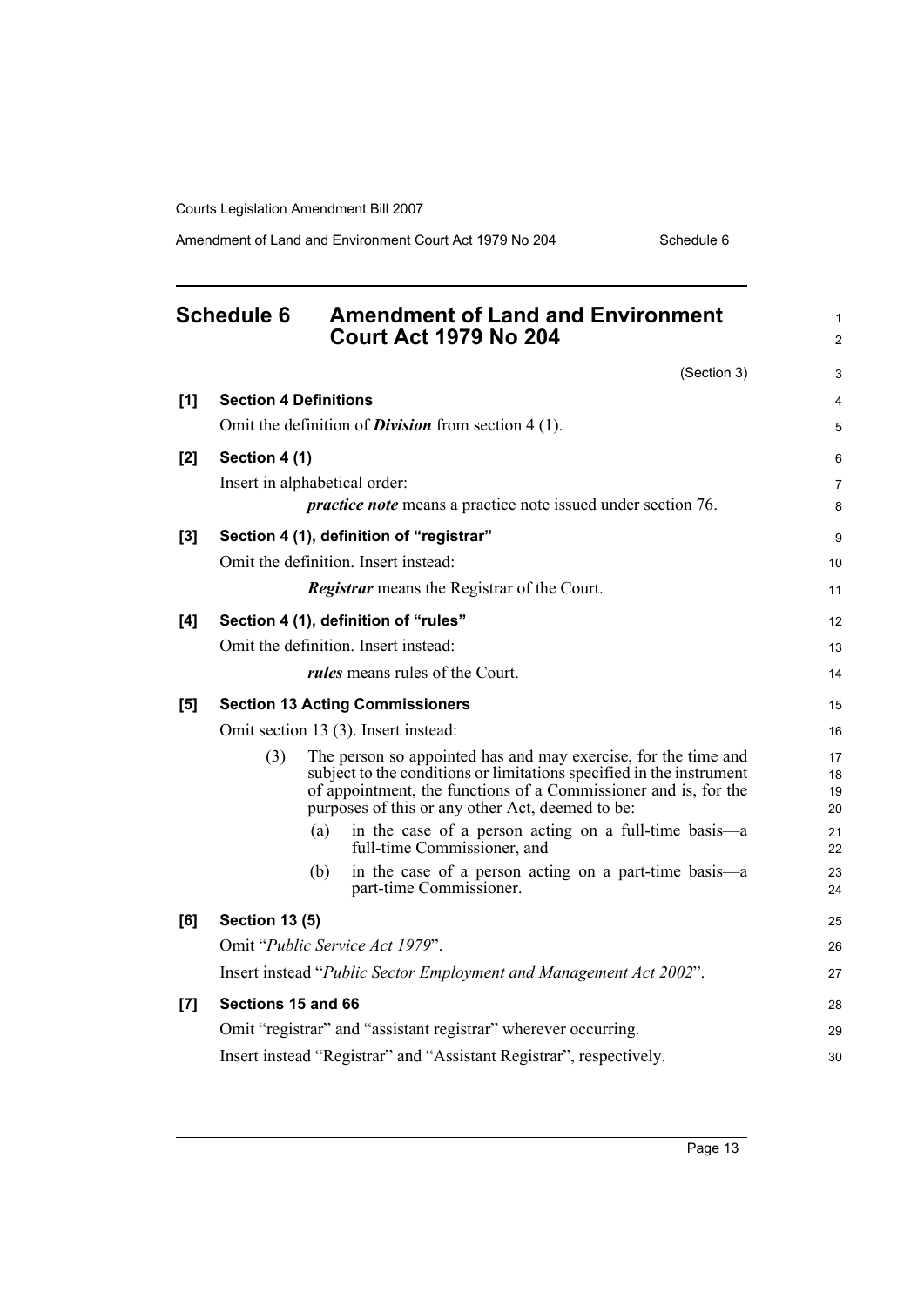Schedule 6 Amendment of Land and Environment Court Act 1979 No 204

| [8]    | <b>Section 15 Appointment of other officers</b> |             |                      |                                                                                                                                                                                                                                             |                      |  |  |
|--------|-------------------------------------------------|-------------|----------------------|---------------------------------------------------------------------------------------------------------------------------------------------------------------------------------------------------------------------------------------------|----------------------|--|--|
|        |                                                 |             |                      | Omit "may be appointed and employed under and subject to the <i>Public Service</i><br>Act 1979" from section 15 (1).                                                                                                                        | $\overline{2}$<br>3  |  |  |
|        |                                                 |             |                      | Insert instead "may be employed under the <i>Public Sector Employment and</i><br>Management Act 2002".                                                                                                                                      | $\overline{4}$<br>5  |  |  |
| [9]    |                                                 | enforcement |                      | Section 21 Class 5-environmental planning and protection summary                                                                                                                                                                            | 6<br>$\overline{7}$  |  |  |
|        |                                                 |             | Omit section 21 (c). |                                                                                                                                                                                                                                             | 8                    |  |  |
| $[10]$ |                                                 |             |                      | Part 4 Exercise of jurisdiction                                                                                                                                                                                                             | 9                    |  |  |
|        |                                                 |             |                      | Omit Divisions 1 and 2.                                                                                                                                                                                                                     | 10                   |  |  |
| $[11]$ |                                                 |             |                      | Section 30 Arrangement of business of the Court                                                                                                                                                                                             | 11                   |  |  |
|        |                                                 |             |                      | Omit "whose qualification" from section 30 (2B).                                                                                                                                                                                            | 12                   |  |  |
|        |                                                 |             |                      | Insert instead "whose only qualification".                                                                                                                                                                                                  | 13                   |  |  |
| $[12]$ | <b>Section 31</b>                               |             |                      |                                                                                                                                                                                                                                             |                      |  |  |
|        | Omit the section. Insert instead:               |             |                      |                                                                                                                                                                                                                                             | 15                   |  |  |
|        | 31                                              |             |                      | <b>Irregularity of proceedings</b>                                                                                                                                                                                                          | 16                   |  |  |
|        |                                                 | (1)         |                      | This section applies if the Court determines, on application by a<br>party or of its own motion, that any proceedings before it are not<br>being dealt with in the manner appropriate to the class of<br>jurisdiction to which they belong. | 17<br>18<br>19<br>20 |  |  |
|        |                                                 | (2)         |                      | In the circumstances referred to in subsection $(1)$ , the Court may<br>make either of the following orders on such terms as may be<br>necessary:                                                                                           | 21<br>22<br>23       |  |  |
|        |                                                 |             | (a)                  | an order that the proceedings be dismissed,                                                                                                                                                                                                 | 24                   |  |  |
|        |                                                 |             | (b)                  | an order that the proceedings be dealt with in the<br>appropriate manner.                                                                                                                                                                   | 25<br>26             |  |  |
|        |                                                 | (3)         |                      | If the Court makes an order referred to in subsection $(2)$ (b):                                                                                                                                                                            | 27                   |  |  |
|        |                                                 |             | (a)                  | the proceedings are taken to have been duly commenced,<br>and                                                                                                                                                                               | 28<br>29             |  |  |
|        |                                                 |             | (b)                  | any step that has been taken in the proceedings is deemed<br>to have been duly taken.                                                                                                                                                       | 30<br>31             |  |  |
|        |                                                 | (4)         |                      | The Court may make such orders as it thinks fit for the future<br>conduct of the proceedings.                                                                                                                                               | 32<br>33             |  |  |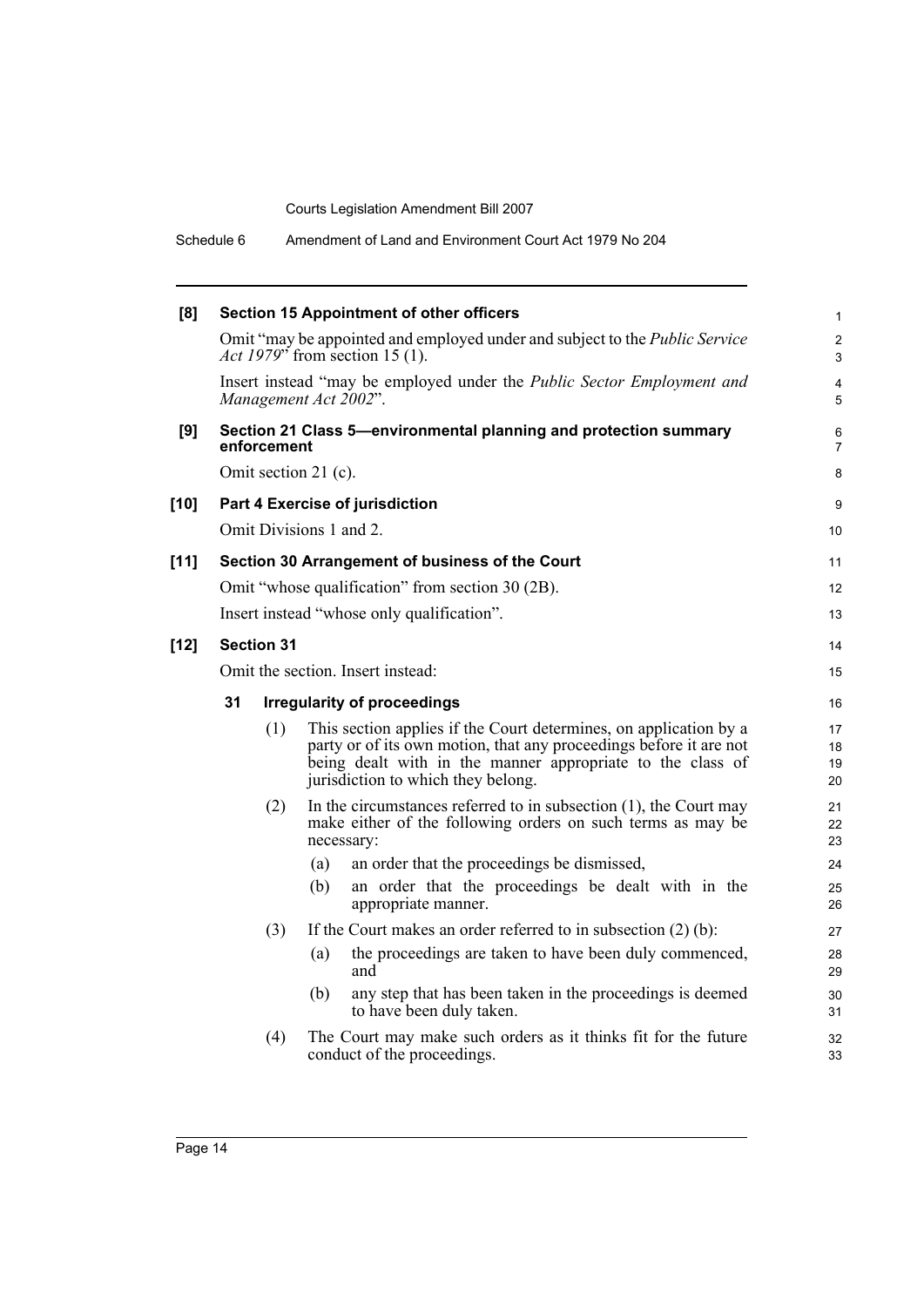| $[13]$ |                                   | Omit the section. |                                 |               | Section 32 Validity of proceedings in any Division                                                                                                                                                                                                                                                                                    | 1<br>$\overline{c}$        |  |
|--------|-----------------------------------|-------------------|---------------------------------|---------------|---------------------------------------------------------------------------------------------------------------------------------------------------------------------------------------------------------------------------------------------------------------------------------------------------------------------------------------|----------------------------|--|
| $[14]$ |                                   |                   | Section 33, heading             |               | Omit "in the Divisions". Insert instead "generally".                                                                                                                                                                                                                                                                                  | 3<br>4                     |  |
|        |                                   |                   |                                 |               |                                                                                                                                                                                                                                                                                                                                       |                            |  |
| $[15]$ |                                   | <b>Section 34</b> |                                 |               |                                                                                                                                                                                                                                                                                                                                       | 5                          |  |
|        | Omit the section. Insert instead: |                   |                                 |               |                                                                                                                                                                                                                                                                                                                                       |                            |  |
|        | 34                                |                   | <b>Conciliation conferences</b> |               |                                                                                                                                                                                                                                                                                                                                       | 7                          |  |
|        |                                   | (1)               |                                 |               | If proceedings are pending in Class 1, 2 or 3 of the Court's<br>jurisdiction, the Court:                                                                                                                                                                                                                                              | 8<br>9                     |  |
|        |                                   |                   | (a)                             |               | may arrange a conciliation conference between the parties<br>or their representatives, with or without their consent, and                                                                                                                                                                                                             | 10<br>11                   |  |
|        |                                   |                   | (b)                             |               | if it does so, must notify the parties or their representatives<br>of the time and place fixed for the conference.                                                                                                                                                                                                                    | 12<br>13                   |  |
|        |                                   | (2)               |                                 | Commissioner. | A conciliation conference is to be presided over by a single                                                                                                                                                                                                                                                                          | 14<br>15                   |  |
|        |                                   | (3)               |                                 |               | If, either at or after a conciliation conference, agreement is<br>reached between the parties or their representatives as to the<br>terms of a decision in the proceedings that would be acceptable<br>to the parties (being a decision that the Court could have made in<br>the proper exercise of its functions), the Commissioner: | 16<br>17<br>18<br>19<br>20 |  |
|        |                                   |                   | (a)                             |               | must dispose of the proceedings in accordance with the<br>decision, and                                                                                                                                                                                                                                                               | 21<br>22                   |  |
|        |                                   |                   | (b)                             |               | must set out in writing the terms of the decision.                                                                                                                                                                                                                                                                                    | 23                         |  |
|        |                                   | (4)               |                                 |               | If no such agreement is reached, the Commissioner must<br>terminate the conciliation conference and:                                                                                                                                                                                                                                  | 24<br>25                   |  |
|        |                                   |                   | (a)                             |               | unless the parties consent under paragraph (b), must make<br>a written report to the Court:                                                                                                                                                                                                                                           | 26<br>27                   |  |
|        |                                   |                   |                                 | (i)           | stating that no such agreement has been reached and<br>that the conciliation<br>conference<br>has<br>been<br>terminated, and                                                                                                                                                                                                          | 28<br>29<br>30             |  |
|        |                                   |                   |                                 | (ii)          | setting out what in the Commissioner's view are the<br>issues in dispute between the parties, or                                                                                                                                                                                                                                      | 31<br>32                   |  |
|        |                                   |                   | (b)                             |               | if the parties consent to the Commissioner disposing of the<br>proceedings, must dispose of the proceedings:                                                                                                                                                                                                                          | 33<br>34                   |  |
|        |                                   |                   |                                 | (i)           | following a hearing, whether held forthwith or later,<br>or                                                                                                                                                                                                                                                                           | 35<br>36                   |  |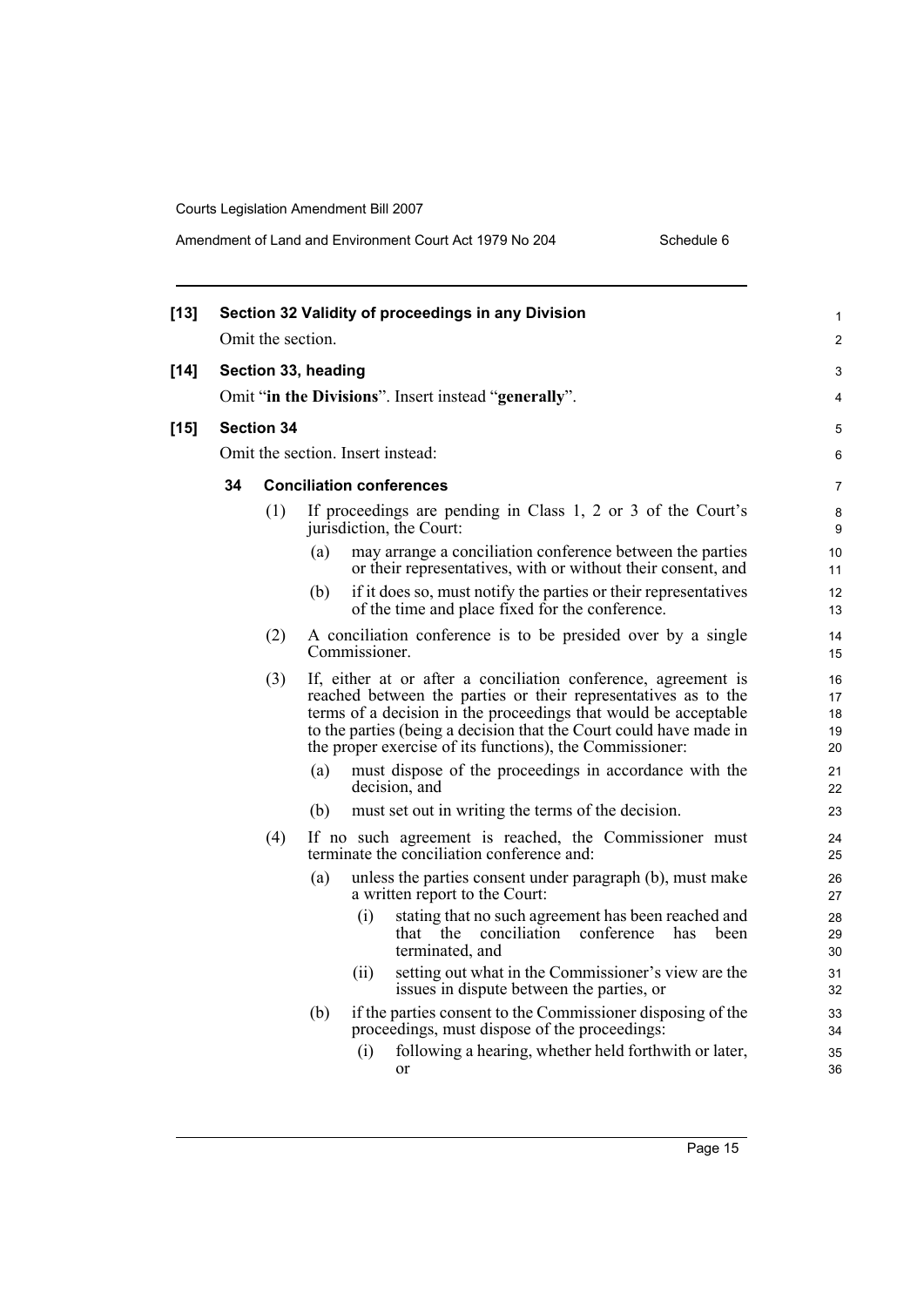Schedule 6 Amendment of Land and Environment Court Act 1979 No 204

|      | (ii)<br>with the consent of the parties, on the basis of what<br>has occurred at the conciliation conference.                                                                                                                                                           | $\mathbf{1}$<br>$\overline{2}$ |
|------|-------------------------------------------------------------------------------------------------------------------------------------------------------------------------------------------------------------------------------------------------------------------------|--------------------------------|
| (5)  | The Commissioner, when giving his or her decision under<br>subsection $(4)$ (b), is to give reasons for the decision:                                                                                                                                                   | 3<br>4                         |
|      | (a)<br>in writing, or                                                                                                                                                                                                                                                   | 5                              |
|      | (b)<br>orally and recorded by means that can be reproduced.                                                                                                                                                                                                             | 6                              |
| (6)  | If satisfied that there is a good reason to do so, the Commissioner<br>may adjourn the conciliation conference to a time and place fixed<br>in consultation with the Registrar.                                                                                         | 7<br>8<br>9                    |
| (7)  | Subject to this Act and the rules, the Commissioner disposing of,<br>or hearing and disposing of, proceedings pursuant to subsection<br>$(3)$ or $(4)$ (b) has and may exercise the functions of the Court.                                                             | 10<br>11<br>12                 |
| (8)  | The decision of the Commissioner under subsection $(3)$ or $(4)$ $(b)$<br>is taken to be the decision of the Court.                                                                                                                                                     | 13<br>14                       |
| (9)  | If a report is made to the Court under subsection $(4)$ $(a)$ , it must,<br>as soon as practicable, furnish a copy of the report to each of the<br>parties.                                                                                                             | 15<br>16<br>17                 |
| (10) | If an agreement is reached between the parties and proceedings<br>are being dealt with under subsection $(3)$ , any document signed<br>by the parties is admissible as to the fact that such an agreement<br>has been reached and as to the substance of the agreement. | 18<br>19<br>20<br>21           |
| (11) | Subject to subsections $(10)$ and $(12)$ :                                                                                                                                                                                                                              | 22                             |
|      | evidence of anything said or of any admission made in a<br>(a)<br>conciliation conference is not<br>admissible<br>1n<br>any<br>proceedings before any court, tribunal or body, and                                                                                      | 23<br>24<br>25                 |
|      | a document prepared for the purposes of, or in the course<br>(b)<br>of, or as a result of, a conciliation conference, or any copy<br>of such a document, is not admissible in evidence in any<br>proceedings before any court, tribunal or body.                        | 26<br>27<br>28<br>29           |
| (12) | Subsection (11) does not apply with respect to any evidence or<br>document if the parties consent to the admission of the evidence<br>or document.                                                                                                                      | 30<br>31<br>32                 |
| (13) | The Commissioner presiding over a conference under this section<br>in relation to any proceedings is disqualified from further<br>participation in those proceedings, unless the parties otherwise<br>agree.                                                            | 33<br>34<br>35<br>36           |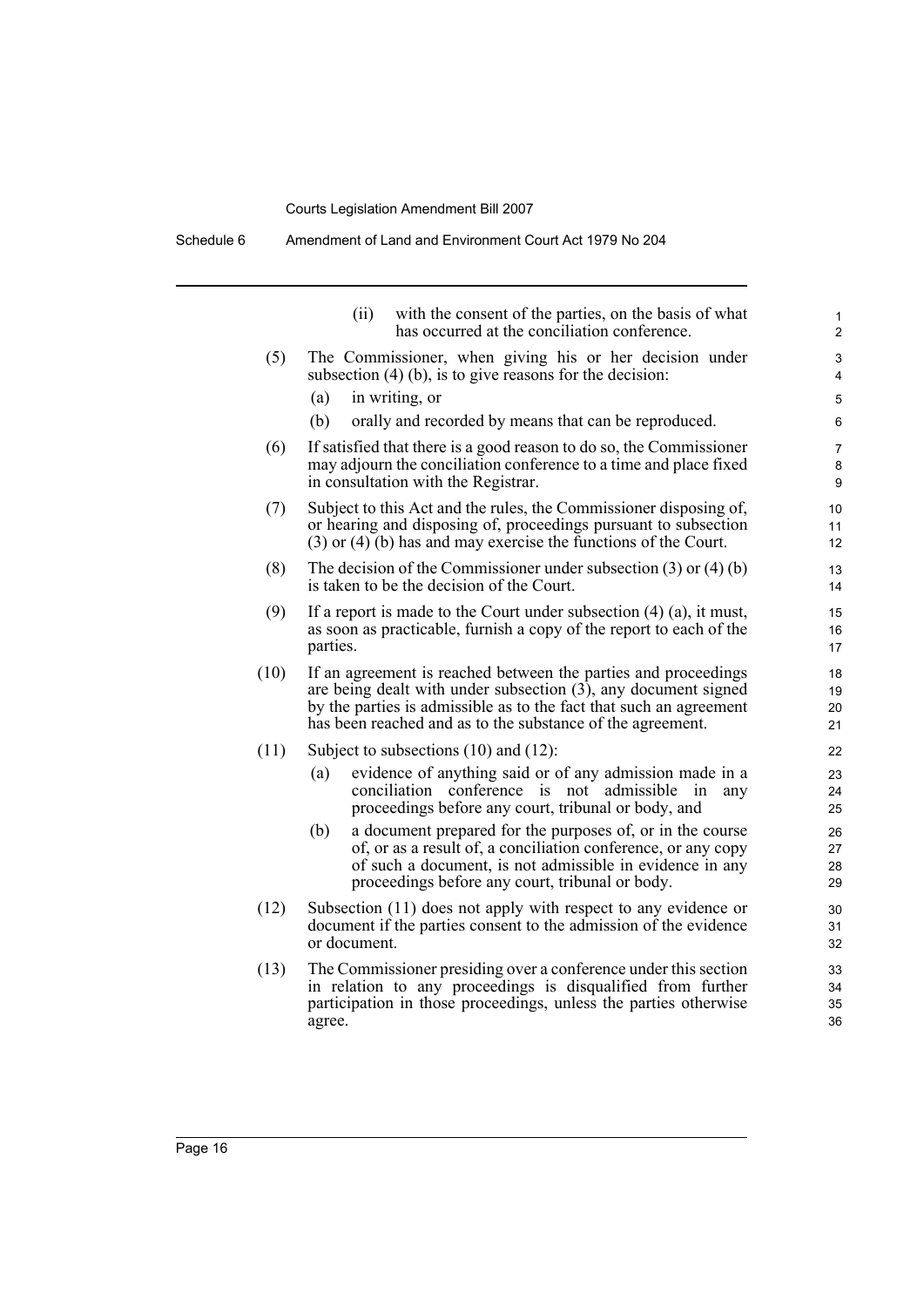#### Amendment of Land and Environment Court Act 1979 No 204 Schedule 6

|        | (14)                   | Unless otherwise directed by the Chief Judge, the Registrar may<br>preside over a conference under this section and, in that event, a<br>reference in this section to a Commissioner includes a reference<br>to the Registrar.                                                                                         | $\mathbf{1}$<br>$\overline{a}$<br>3<br>4 |
|--------|------------------------|------------------------------------------------------------------------------------------------------------------------------------------------------------------------------------------------------------------------------------------------------------------------------------------------------------------------|------------------------------------------|
| $[16]$ |                        | Section 34B Arrangements for dealing with on-site hearing matters                                                                                                                                                                                                                                                      | 5                                        |
|        |                        | Omit "a conference" from section 34B (1).                                                                                                                                                                                                                                                                              | 6                                        |
|        |                        | Insert instead "an on-site conference".                                                                                                                                                                                                                                                                                | $\overline{7}$                           |
| $[17]$ |                        | Section 34B (2) and (3)                                                                                                                                                                                                                                                                                                | 8                                        |
|        |                        | Omit "conference" wherever occurring. Insert instead "on-site conference".                                                                                                                                                                                                                                             | 9                                        |
| $[18]$ | <b>Section 34B (4)</b> |                                                                                                                                                                                                                                                                                                                        | 10 <sup>°</sup>                          |
|        |                        | Omit the subsection. Insert instead:                                                                                                                                                                                                                                                                                   | 11                                       |
|        | (4)                    | The Commissioner, when giving his or her decision, is to give<br>reasons for the decision:                                                                                                                                                                                                                             | 12<br>13                                 |
|        |                        | in writing, or<br>(a)                                                                                                                                                                                                                                                                                                  | 14                                       |
|        |                        | orally and recorded by means that can be reproduced.<br>(b)                                                                                                                                                                                                                                                            | 15                                       |
| $[19]$ | <b>Section 34B (5)</b> |                                                                                                                                                                                                                                                                                                                        | 16                                       |
|        |                        | Omit " $(5)$ , $(6)$ and $(7)$ ". Insert instead " $(5)$ and $(6)$ ".                                                                                                                                                                                                                                                  | 17                                       |
| $[20]$ |                        | <b>Section 35 Inquiries by Commissioners</b>                                                                                                                                                                                                                                                                           | 18                                       |
|        |                        | Omit "registrar" from section 35 (3). Insert instead "Court".                                                                                                                                                                                                                                                          | 19                                       |
| $[21]$ | <b>Section 35 (5)</b>  |                                                                                                                                                                                                                                                                                                                        | 20                                       |
|        |                        | Omit "section 67 (paragraphs (d) and (e) excepted)".                                                                                                                                                                                                                                                                   | 21                                       |
|        |                        | Insert instead "section 68 of the Civil Procedure Act 2005".                                                                                                                                                                                                                                                           | 22                                       |
| $[22]$ |                        | Section 36 (5) and (6)                                                                                                                                                                                                                                                                                                 | 23                                       |
|        |                        | Omit section 36 $(5)$ – $(7)$ . Insert instead:                                                                                                                                                                                                                                                                        | 24                                       |
|        | (5)                    | Proceedings that are before a Commissioner under section 34, or<br>under this section, may be referred or removed for hearing and<br>determination by a Judge in the same way as proceedings before<br>an associate Judge may be referred or removed for hearing and<br>determination by a Judge in the Supreme Court. | 25<br>26<br>27<br>28<br>29               |
|        | (6)                    | The power of a Commissioner to refer proceedings pursuant to<br>subsection (5) is subject to any contrary order of the Chief Judge.                                                                                                                                                                                    | 30<br>31                                 |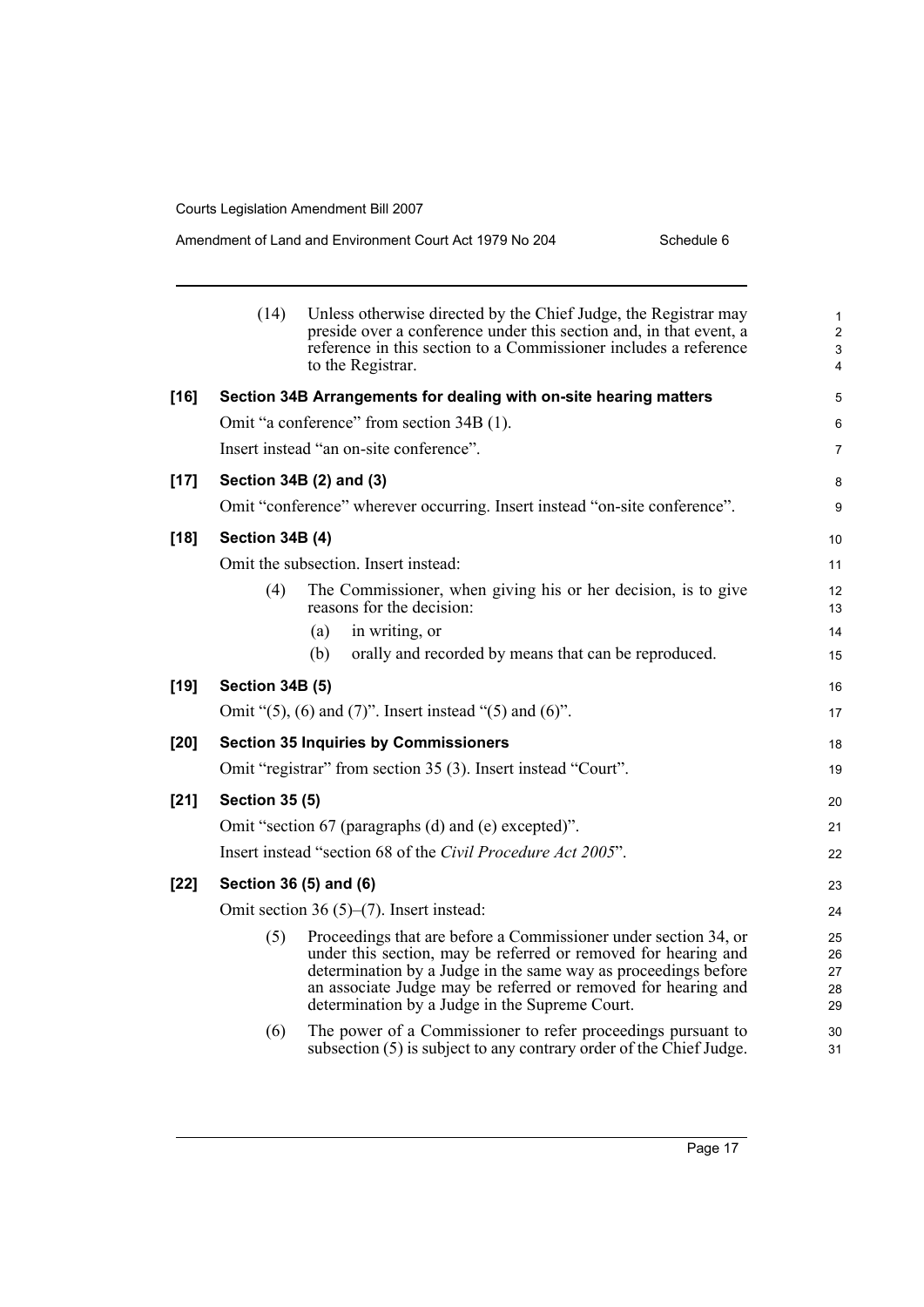Schedule 6 Amendment of Land and Environment Court Act 1979 No 204

| $[23]$ |                        | Section 61 Manner in which appeals to the Court to be made                                                                                                                                                              | 1              |
|--------|------------------------|-------------------------------------------------------------------------------------------------------------------------------------------------------------------------------------------------------------------------|----------------|
|        | Omit section $61$ (1). |                                                                                                                                                                                                                         | $\overline{2}$ |
| $[24]$ |                        | Part 5A Mediation and neutral evaluation                                                                                                                                                                                | 3              |
|        | Omit the Part.         |                                                                                                                                                                                                                         | 4              |
| $[25]$ |                        | Section 65 Issue of process                                                                                                                                                                                             | 5              |
|        |                        | Omit "prescribed by the rules".                                                                                                                                                                                         | 6              |
|        |                        | Insert instead "approved under section 77A".                                                                                                                                                                            | 7              |
| $[26]$ |                        | Section 67 Powers of the Court as to the production of evidence                                                                                                                                                         | 8              |
|        |                        | Insert at the end of the section:                                                                                                                                                                                       | 9              |
|        | (2)                    | This section does not apply to proceedings in Class 1, 2, 3 or 4 of<br>the Court's jurisdiction.                                                                                                                        | 10<br>11       |
| $[27]$ |                        | <b>Section 68 Amendments and irregularities</b>                                                                                                                                                                         | 12             |
|        |                        | Insert after section $68(3)$ :                                                                                                                                                                                          | 13             |
|        | (4)                    | This section does not apply to proceedings in Class 1, 2, 3 or 4 of<br>the Court's jurisdiction.                                                                                                                        | 14<br>15       |
| $[28]$ | Sections 69-69B        |                                                                                                                                                                                                                         | 16             |
|        | Omit the sections.     |                                                                                                                                                                                                                         | 17             |
| $[29]$ |                        | <b>Section 71 Proceedings in Supreme Court</b>                                                                                                                                                                          | 18             |
|        |                        | Insert after section 71 $(1)$ :                                                                                                                                                                                         | 19             |
|        | (2)                    | The jurisdiction conferred on the Court in respect of proceedings<br>referred to in section 20 (1) (e) is not limited by any provision of<br>the <i>Civil Procedure Act</i> $2005$ or the uniform rules under that Act. | 20<br>21<br>22 |
| $[30]$ |                        | Section 72 Transfer of proceedings from Supreme Court                                                                                                                                                                   | 23             |
|        |                        | Insert at the end of the section:                                                                                                                                                                                       | 24             |
|        | (2)                    | This section does not apply to proceedings in Class 1, 2, 3 or 4 of<br>the Court's jurisdiction.                                                                                                                        | 25<br>26       |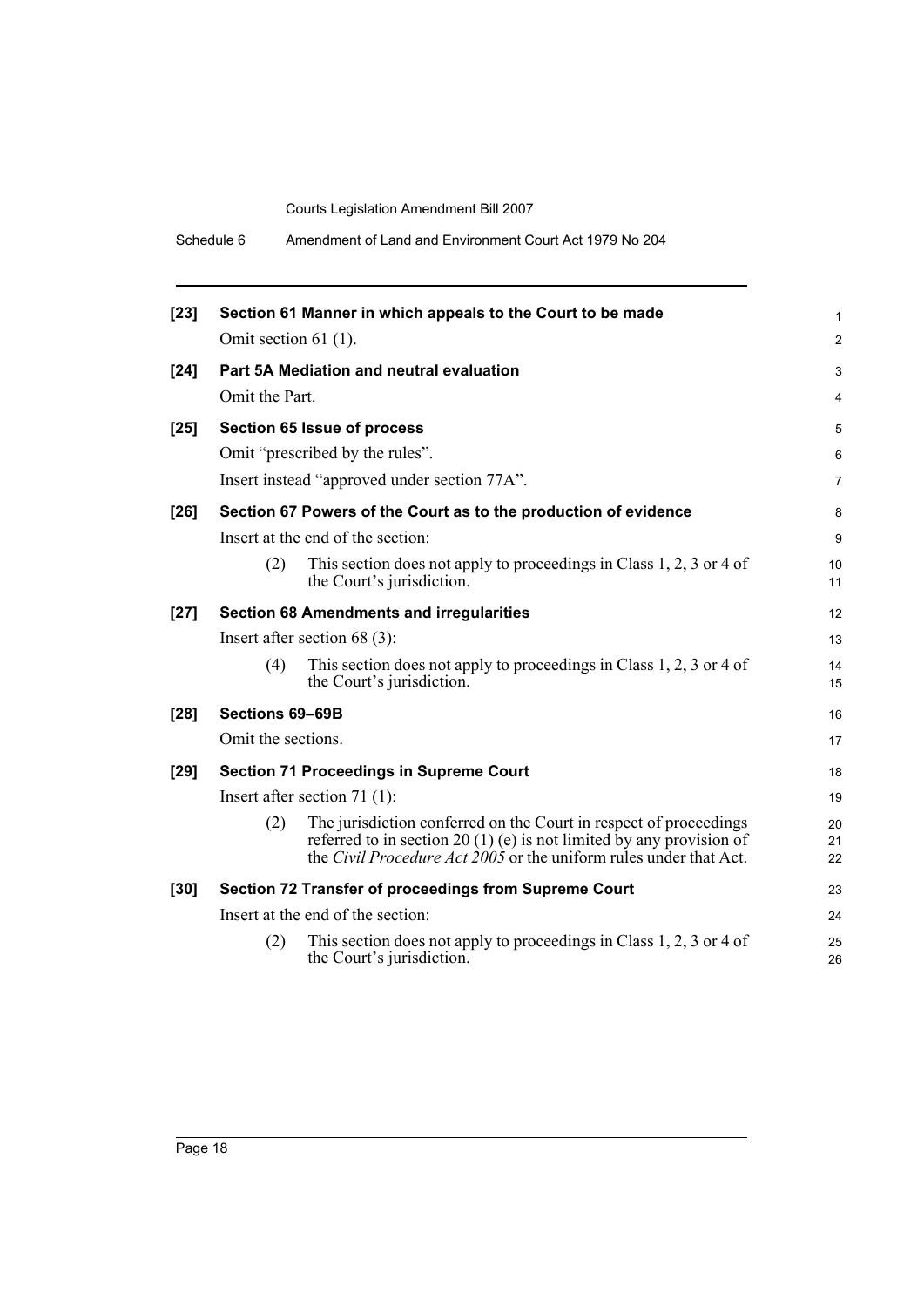Amendment of Land and Environment Court Act 1979 No 204 Schedule 6

| $[31]$ |                                              | <b>Section 73</b> |                                                                                                                                                                                                                                                                                                                                                                 | 1                                |  |  |
|--------|----------------------------------------------|-------------------|-----------------------------------------------------------------------------------------------------------------------------------------------------------------------------------------------------------------------------------------------------------------------------------------------------------------------------------------------------------------|----------------------------------|--|--|
|        | Omit the section. Insert instead:            |                   |                                                                                                                                                                                                                                                                                                                                                                 |                                  |  |  |
|        | 73                                           |                   | <b>Proceedings after transfer</b> (cf Civil Procedure Act 2005, section 148)                                                                                                                                                                                                                                                                                    | 3                                |  |  |
|        |                                              | (1)               | Subject to the rules, any proceedings with respect to which an<br>order under section 72 is made are to continue in the Court as if<br>they had been duly commenced in the Court on the date on which<br>they were commenced in the Supreme Court.                                                                                                              | 4<br>5<br>6<br>7                 |  |  |
|        |                                              | (2)               | For the purposes of any proceedings continued in the Court, any<br>admission duly made in the Supreme Court is to be treated as if it<br>had been duly made in the Court.                                                                                                                                                                                       | 8<br>9<br>10                     |  |  |
|        |                                              | (3)               | Subject to the rules, the power of the Court to make orders as to<br>costs includes a power to make orders with respect to the costs of:                                                                                                                                                                                                                        | 11<br>12                         |  |  |
|        |                                              |                   | the application for, and the making of, the order under<br>(a)<br>section 72, and                                                                                                                                                                                                                                                                               | 13<br>14                         |  |  |
|        |                                              |                   | any step taken in the proceedings before the order under<br>(b)<br>section 72 was made.                                                                                                                                                                                                                                                                         | 15<br>16                         |  |  |
| $[32]$ |                                              |                   | <b>Section 74 Rules</b>                                                                                                                                                                                                                                                                                                                                         | 17                               |  |  |
|        |                                              |                   | Omit section 74 $(1)$ $(a1)$ .                                                                                                                                                                                                                                                                                                                                  | 18                               |  |  |
| $[33]$ | Section 74 (6)–(8)                           |                   |                                                                                                                                                                                                                                                                                                                                                                 |                                  |  |  |
|        | Omit section 74 (6) and (7). Insert instead: |                   |                                                                                                                                                                                                                                                                                                                                                                 |                                  |  |  |
|        |                                              | (6)               | This section does not give power to make rules with respect to<br>any matter for which rules may be made under section 38 of the<br>Legal Profession Act 2004 or any matter relating to costs that is<br>regulated by Part 3.2 of that Act.                                                                                                                     | 21<br>22<br>23<br>24             |  |  |
|        |                                              | (7)               | The rules made under this section may authorise or require the<br>use of an electronic case management system established under<br>section 14B of the <i>Electronic Transactions Act 2000</i> in relation<br>to any proceedings in a court in respect of which the use of such<br>a system is authorised by an order in force under section 14C of<br>that Act. | 25<br>26<br>27<br>28<br>29<br>30 |  |  |
|        |                                              | (8)               | The rules made under this section may provide for the exercise by<br>the Registrar or any other officer of the Court of any of the<br>Court's administrative or judicial functions under this or any<br>other Act and for the review by the Court of the exercise by the<br>Registrar or any other such officer of any such function.                           | 31<br>32<br>33<br>34<br>35       |  |  |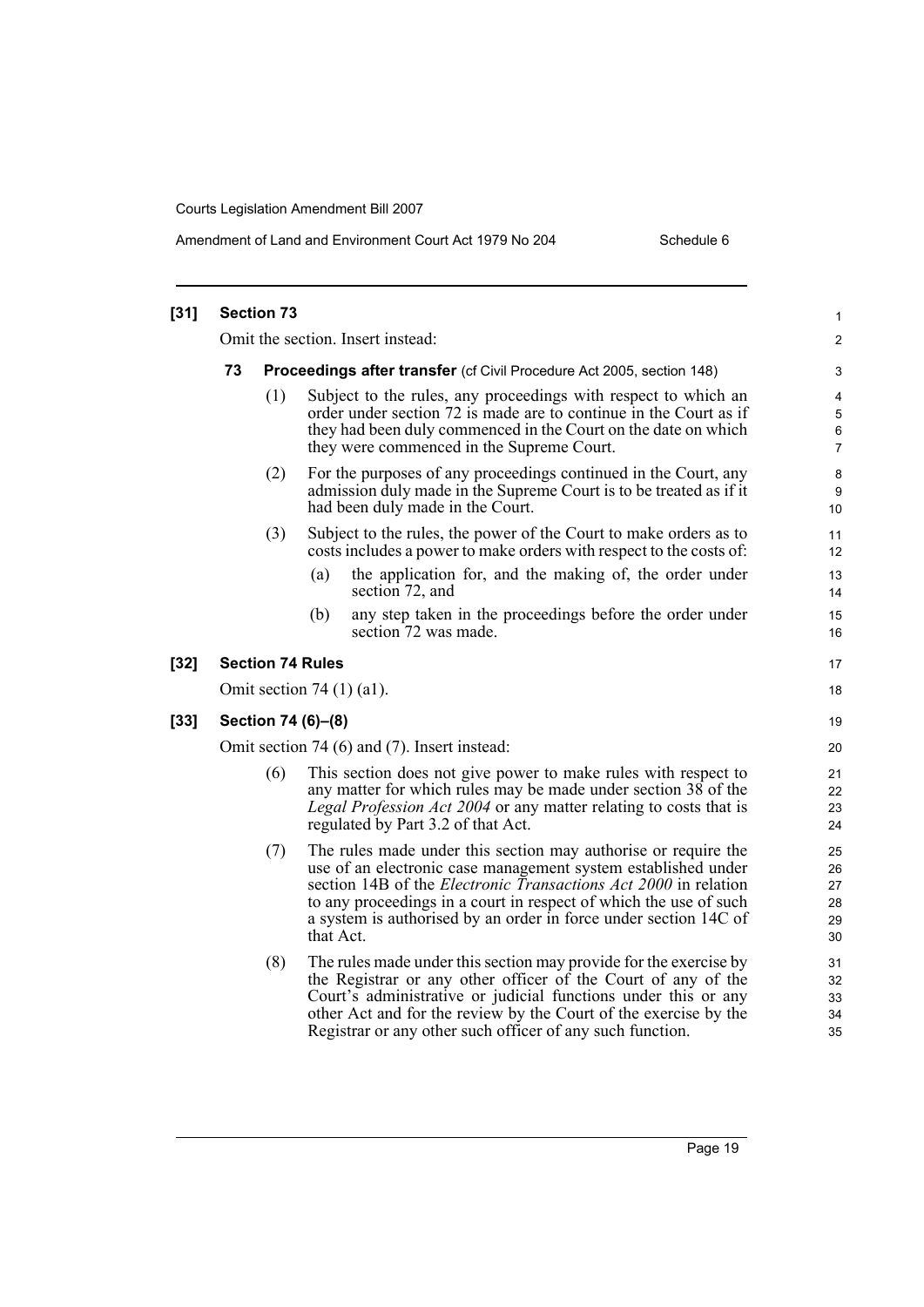Schedule 6 Amendment of Land and Environment Court Act 1979 No 204

| $[34]$ | Sections 75-77A |                                                                                                              |                                                                                                                                                                                                                                                            |                                    |  |  |  |
|--------|-----------------|--------------------------------------------------------------------------------------------------------------|------------------------------------------------------------------------------------------------------------------------------------------------------------------------------------------------------------------------------------------------------------|------------------------------------|--|--|--|
|        |                 | Insert after section 74:                                                                                     |                                                                                                                                                                                                                                                            |                                    |  |  |  |
|        | 75              |                                                                                                              | Court may dispense with rules in particular cases (cf Civil Procedure<br>Act 2005, section 14)                                                                                                                                                             | 3<br>$\overline{4}$                |  |  |  |
|        |                 |                                                                                                              | The Court may, by order, dispense with any requirements of the<br>rules if satisfied that it is appropriate to do so in the circumstances<br>of the case.                                                                                                  | $\mathbf 5$<br>6<br>$\overline{7}$ |  |  |  |
|        | 76              |                                                                                                              | <b>Practice notes</b> (cf Civil Procedure Act 2005, section 15)                                                                                                                                                                                            |                                    |  |  |  |
|        |                 | (1)                                                                                                          | Subject to the rules, the Chief Judge may issue practice notes in<br>relation to any matter with respect to which rules may be made.                                                                                                                       | 9<br>10                            |  |  |  |
|        |                 | (2)                                                                                                          | Part 6 of the <i>Interpretation Act 1987</i> applies to a practice note<br>issued under this section in the same way as it applies to a rule of<br>court.                                                                                                  | 11<br>12<br>13                     |  |  |  |
|        |                 | (3)                                                                                                          | This section does not apply to proceedings in Class 1, 2, 3 or 4 of<br>the Court's jurisdiction.                                                                                                                                                           | 14<br>15                           |  |  |  |
|        | 77              | Court may give directions in circumstances not covered by rules<br>(cf Civil Procedure Act 2005, section 16) |                                                                                                                                                                                                                                                            |                                    |  |  |  |
|        |                 | (1)                                                                                                          | In relation to particular proceedings, the Court may give<br>directions with respect to any aspect of practice or procedure for<br>which the rules or practice notes do not provide.                                                                       | 17<br>19<br>19                     |  |  |  |
|        |                 | (2)                                                                                                          | Anything done in accordance with such a direction (including the<br>commencing of proceedings and the taking of any step in<br>proceedings) is taken to have been validly done.                                                                            | 20<br>21<br>22                     |  |  |  |
|        |                 | (3)                                                                                                          | This section does not apply to proceedings in Class 1, 2, 3 or 4 of<br>the Court's jurisdiction.                                                                                                                                                           | 23<br>24                           |  |  |  |
|        | 77A             | Forms (cf Civil Procedure Act 2005, section 17)                                                              |                                                                                                                                                                                                                                                            |                                    |  |  |  |
|        |                 | (1)                                                                                                          | The Chief Judge:                                                                                                                                                                                                                                           | 26                                 |  |  |  |
|        |                 |                                                                                                              | may approve forms for documents to be used in connection<br>(a)<br>with proceedings, and                                                                                                                                                                   | 27<br>28                           |  |  |  |
|        |                 |                                                                                                              | in the case of documents filed with a court, or issued by a<br>(b)<br>court, by means of an ECM system within the meaning of<br>the <i>Electronic Transactions Act 2000</i> , may approve the<br>format in which such documents are to be filed or issued. | 29<br>30<br>31<br>32               |  |  |  |
|        |                 | (2)                                                                                                          | Copies of the approved forms are to be made available for public<br>inspection at each registry of the Court and on the Court's<br>internet website.                                                                                                       | 33<br>34<br>35                     |  |  |  |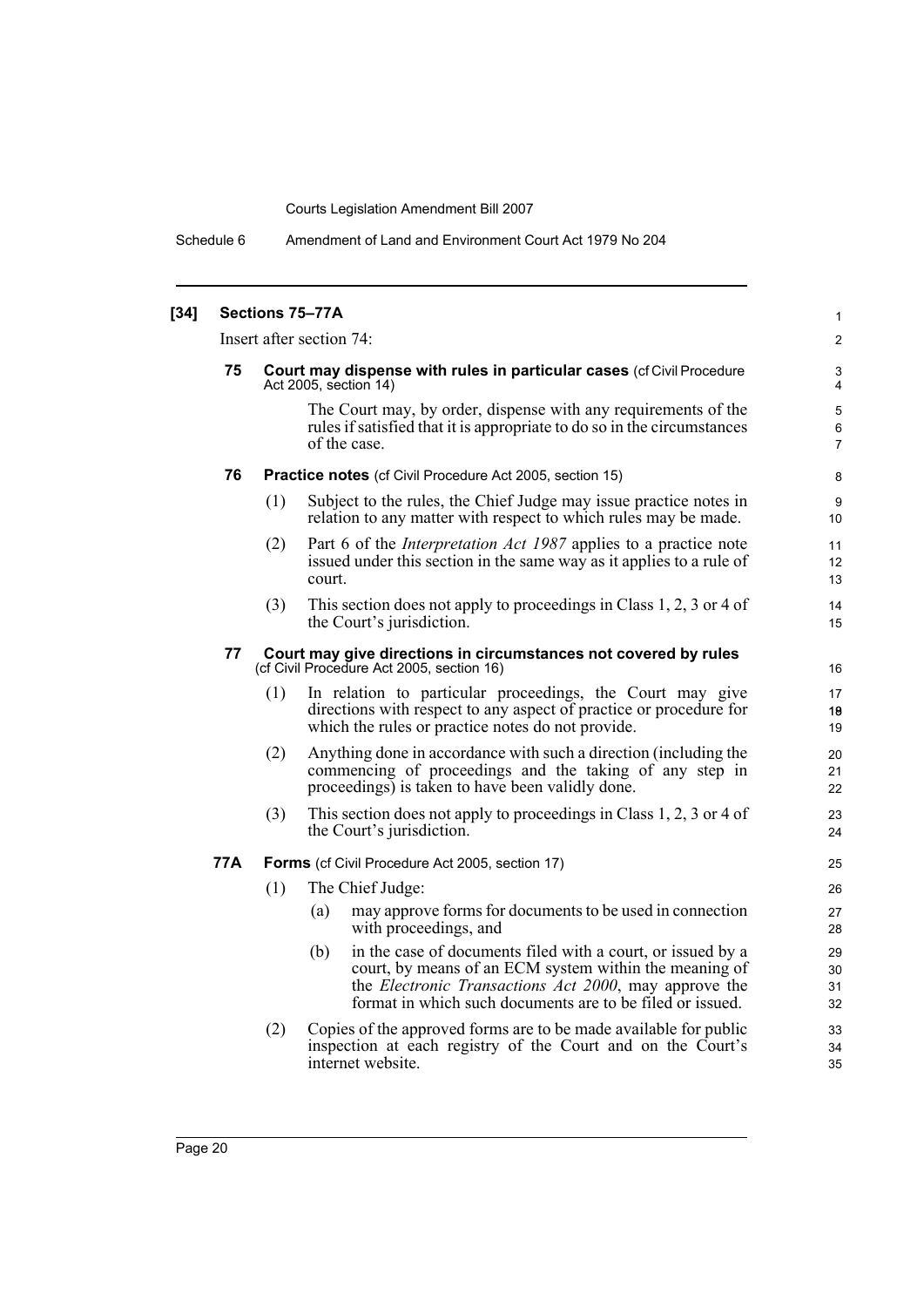#### Amendment of Land and Environment Court Act 1979 No 204 Schedule 6

|      |        | (3) | If a form is approved in relation to a document to be used in<br>connection with proceedings, a document that is filed with or<br>issued by the Court is to be in that form.                                                                | $\mathbf{1}$<br>$\overline{c}$<br>3 |
|------|--------|-----|---------------------------------------------------------------------------------------------------------------------------------------------------------------------------------------------------------------------------------------------|-------------------------------------|
|      |        | (4) | If a form is approved under section 17 of the Civil Procedure Act<br>2005 in relation to the same matter as that for which a form is<br>approved under subsection $(1)$ , the form to be used is the form<br>approved under subsection (1). | 4<br>5<br>6<br>$\overline{7}$       |
| [35] |        |     | <b>Schedule 1 The Commissioners</b>                                                                                                                                                                                                         | 8                                   |
|      |        |     | Omit " <i>Public Service Act 1979</i> " from clause 3.                                                                                                                                                                                      | 9                                   |
|      |        |     | Insert instead "Public Sector Employment and Management Act 2002".                                                                                                                                                                          | 10                                  |
| [36] |        |     | Schedule 3 Savings, transitional and other provisions                                                                                                                                                                                       | 11                                  |
|      |        |     | Insert before clause 1:                                                                                                                                                                                                                     | 12                                  |
|      | Part 1 |     | General                                                                                                                                                                                                                                     | 13                                  |
|      | 1A     |     | <b>Regulations</b>                                                                                                                                                                                                                          | 14                                  |
|      |        | (1) | The regulations may contain provisions of a savings or<br>transitional nature consequent on the enactment of the following<br>Acts:                                                                                                         | 15<br>16<br>17                      |
|      |        |     | Courts Legislation Amendment Act 2007, but only in relation to<br>the amendments made to this Act                                                                                                                                           | 18<br>19                            |
|      |        | (2) | Any such provision may, if the regulations so provide, take effect<br>from the date of assent to the Act concerned or a later date.                                                                                                         | 20<br>21                            |
|      |        | (3) | To the extent to which any such provision takes effect from a date<br>that is earlier than the date of its publication in the Gazette, the<br>provision does not operate so as:                                                             | 22<br>23<br>24                      |
|      |        |     | to affect, in a manner prejudicial to any person (other than<br>(a)<br>the State or an authority of the State), the rights of that<br>person existing before the date of its publication, or                                                | 25<br>26<br>27                      |
|      |        |     | to impose liabilities on any person (other than the State or<br>(b)<br>an authority of the State) in respect of anything done or<br>omitted to be done before the date of its publication.                                                  | 28<br>29<br>30                      |
|      | Part 2 |     | Provisions consequent on enactment of                                                                                                                                                                                                       | 31                                  |
|      |        |     | other Acts                                                                                                                                                                                                                                  | 32                                  |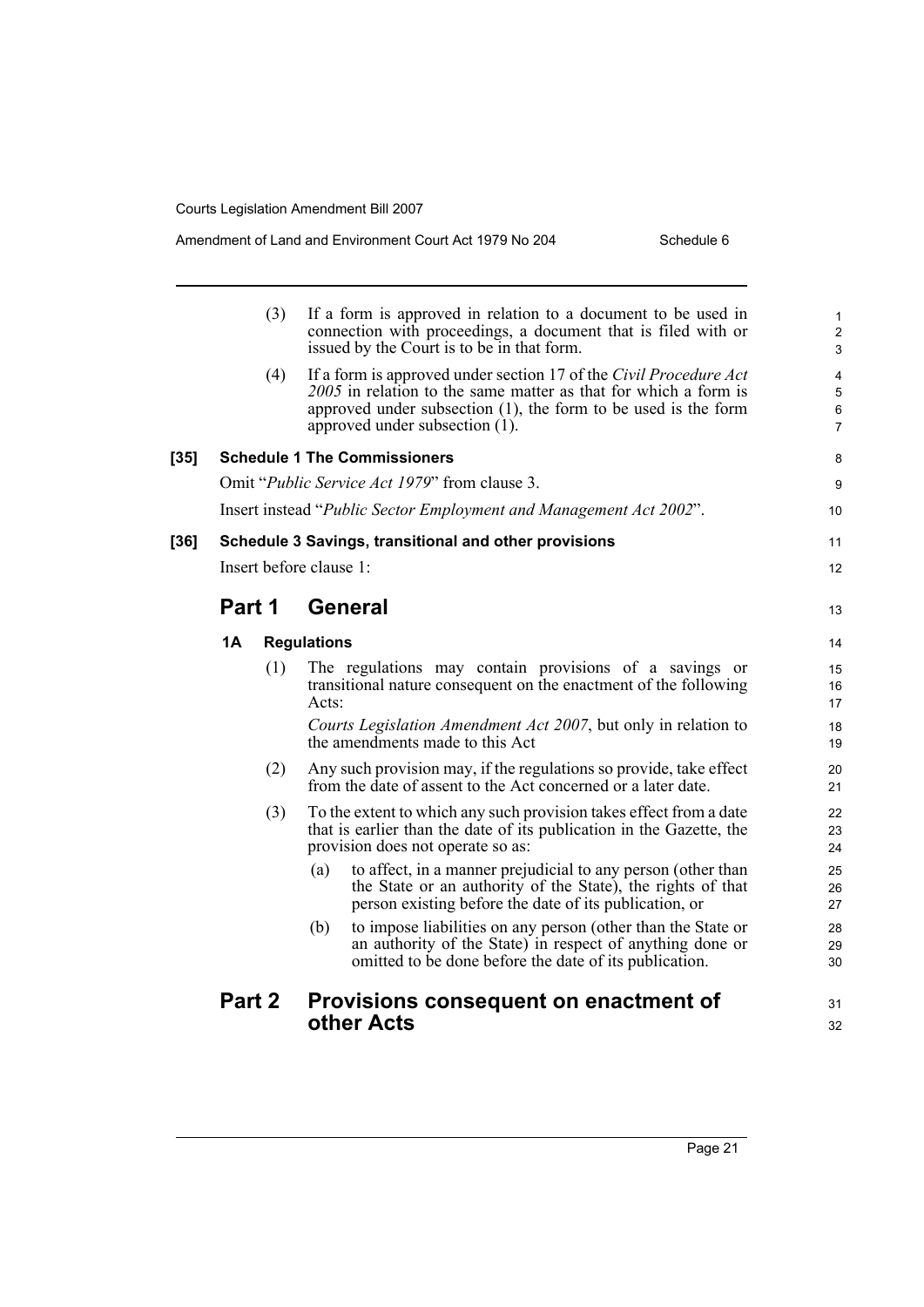Schedule 6 Amendment of Land and Environment Court Act 1979 No 204

#### **[37] Schedule 3, clause 8**

Insert after clause 7:

#### **8 Provisions consequent on enactment of Courts Legislation Amendment Act 2007**

(1) Section 32, as in force immediately before being repealed by Schedule 6 [13] to the *Courts Legislation Amendment Act 2007*, continues to apply to proceedings commenced in a Division of the Court before, but not yet finalised by, the date of the commencement of Schedule 6 [13] as if it had not been repealed.

(2) The amendments to this Act that are made by the *Courts Legislation Amendment Act 2007* do not affect the validity of any form in force before the commencement of Schedule 6 [34] to that Act.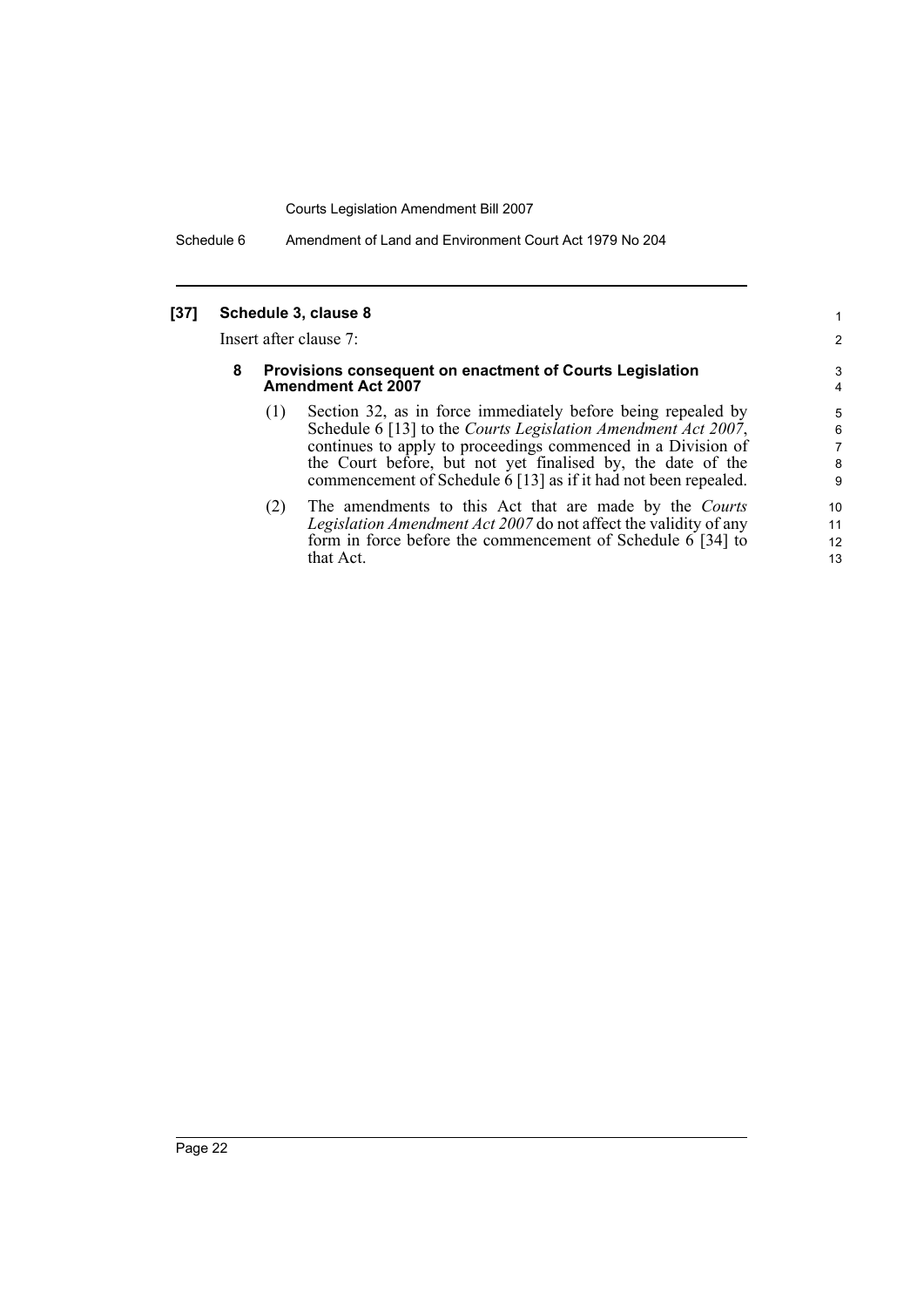Amendment of Local Courts Act 1982 No 164 Schedule 7 Schedule 7

<span id="page-32-0"></span>

|     | <b>Schedule 7</b> |                     |        | <b>Amendment of Local Courts Act 1982</b><br><b>No 164</b>                                                                                                                                                                                 | $\mathbf{1}$<br>$\overline{c}$ |
|-----|-------------------|---------------------|--------|--------------------------------------------------------------------------------------------------------------------------------------------------------------------------------------------------------------------------------------------|--------------------------------|
|     |                   |                     |        | (Section 3)                                                                                                                                                                                                                                | 3                              |
| [1] |                   | <b>Section 10CA</b> |        |                                                                                                                                                                                                                                            | 4                              |
|     |                   |                     |        | Insert after section 10C:                                                                                                                                                                                                                  | 5                              |
|     | <b>10CA</b>       |                     |        | Exercise of functions by registrars, assistant registrars and other<br>officers of the District Court                                                                                                                                      | 6<br>$\overline{7}$            |
|     |                   | (1)                 | Court. | A registrar of the District Court may, subject to the rules, exercise<br>the functions of the registrar of a Local Court and, when<br>exercising those functions, is taken to be the registrar of the Local                                | 8<br>9<br>10<br>11             |
|     |                   | (2)                 |        | An assistant registrar of the District Court may, subject to the<br>rules, exercise the functions of a deputy registrar of a Local Court<br>and, when exercising those functions, is taken to be a deputy<br>registrar of the Local Court. | 12<br>13<br>14<br>15           |
|     |                   | (3)                 |        | An officer of the District Court may, subject to the rules, exercise<br>the functions of an officer of a Local Court and, when exercising<br>those functions, is taken to be an officer of the Local Court.                                | 16<br>17<br>18                 |
| [2] |                   | Part 7, heading     |        |                                                                                                                                                                                                                                            | 19                             |
|     |                   |                     |        | Omit the heading. Insert instead:                                                                                                                                                                                                          | 20                             |
|     | Part 7            |                     |        | Civil proceedings in Local Courts                                                                                                                                                                                                          | 21                             |
| [3] |                   |                     |        | Part 7, Division 1, heading                                                                                                                                                                                                                | 22                             |
|     |                   |                     |        | Omit the heading. Insert instead:                                                                                                                                                                                                          | 23                             |
|     |                   | <b>Division 1</b>   |        | <b>Jurisdiction</b>                                                                                                                                                                                                                        | 24                             |
| [4] |                   |                     |        | <b>Section 65 Jurisdiction generally</b>                                                                                                                                                                                                   | 25                             |
|     |                   |                     |        | Insert after section $65(1)(b)$ :                                                                                                                                                                                                          | 26                             |
|     |                   |                     |        | , and                                                                                                                                                                                                                                      | 27                             |
|     |                   |                     | (c)    | proceedings that, pursuant to any other Act, are required to<br>be dealt with by the Court sitting in that Division.                                                                                                                       | 28<br>29                       |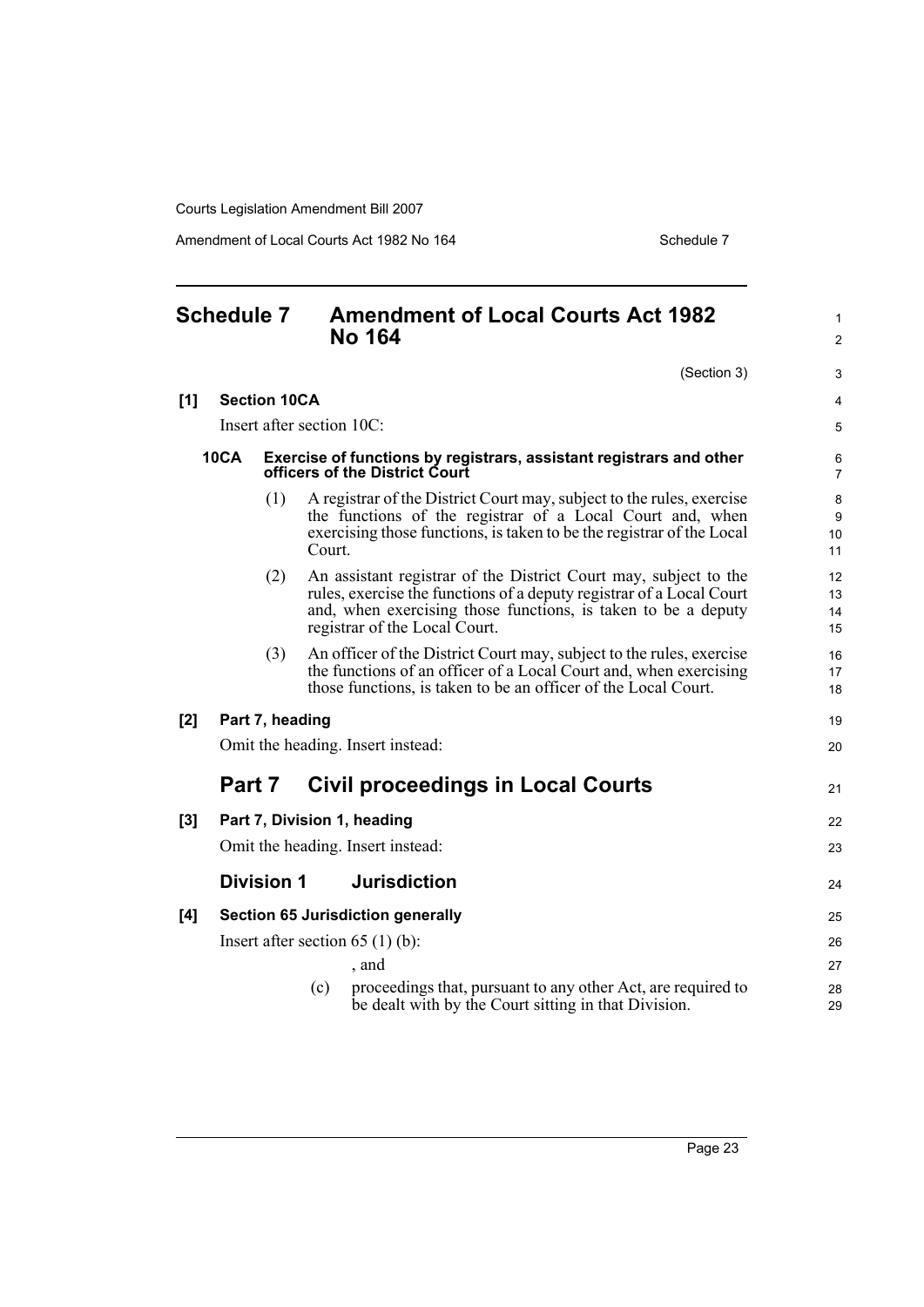Schedule 7 Amendment of Local Courts Act 1982 No 164

### **[5] Schedule 1 Savings and transitional provisions**

Insert at the end of clause 8 (1):

*Courts Legislation Amendment Act 2007* (but only to the extent to which it amends this Act)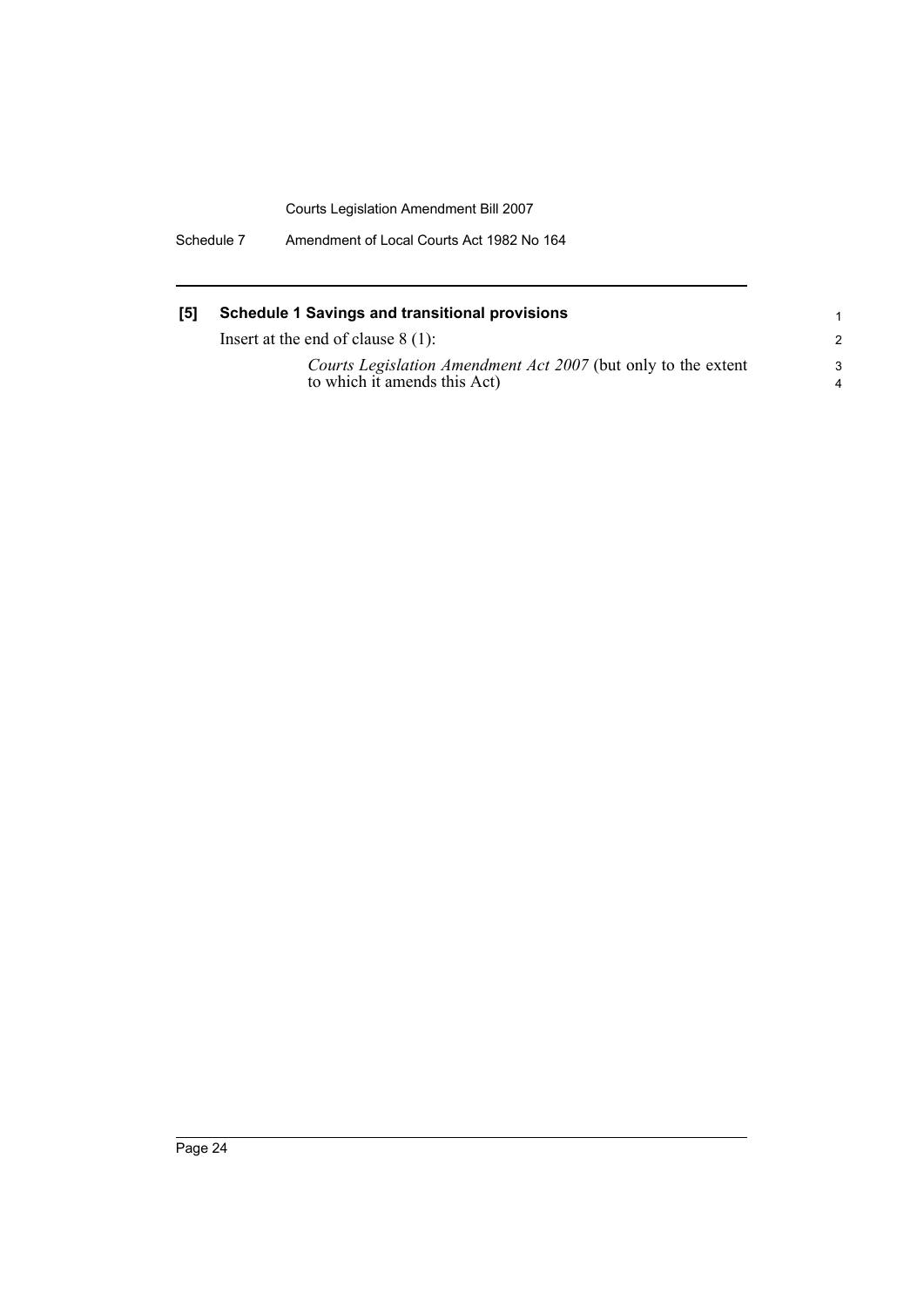Amendment of Supreme Court Act 1970 No 52 Schedule 8

<span id="page-34-0"></span>

|       | <b>Schedule 8</b> | <b>Amendment of Supreme Court Act 1970</b><br><b>No 52</b>                                                                                                                                                                                                                                                                                                       | 1<br>$\overline{2}$               |
|-------|-------------------|------------------------------------------------------------------------------------------------------------------------------------------------------------------------------------------------------------------------------------------------------------------------------------------------------------------------------------------------------------------|-----------------------------------|
|       |                   | (Section 3)                                                                                                                                                                                                                                                                                                                                                      | 3                                 |
| [1]   |                   | <b>Section 35 Acting Chief Justice</b>                                                                                                                                                                                                                                                                                                                           | 4                                 |
|       |                   | Omit "may be absent from duty" from section 35 (1).                                                                                                                                                                                                                                                                                                              | 5                                 |
|       | Chief Justice".   | Insert instead "is absent from duty or there is a vacancy in the office of the                                                                                                                                                                                                                                                                                   | 6<br>$\overline{7}$               |
| [2]   |                   | Section 35 (1A) and (1B)                                                                                                                                                                                                                                                                                                                                         | 8                                 |
|       |                   | Insert after section $35(1)$ :                                                                                                                                                                                                                                                                                                                                   | 9                                 |
|       | (1A)              | While the Chief Justice is absent from Australia and an Acting<br>Chief Justice has not been appointed under subsection (1), the<br>President of the Court of Appeal is taken to be the Acting Chief<br>Justice.                                                                                                                                                 | 10 <sup>°</sup><br>11<br>12<br>13 |
|       | (1B)              | The reference to the President of the Court of Appeal in<br>subsection (1A) does not extend to any Judge of Appeal who is<br>for the time being acting as President under section 34.                                                                                                                                                                            | 14<br>15<br>16                    |
| $[3]$ | other officers    | Section 120A Exercise of powers of registrar and deputy registrar by                                                                                                                                                                                                                                                                                             | 17<br>18                          |
|       |                   | Insert before section $120A(1)$ :                                                                                                                                                                                                                                                                                                                                | 19                                |
|       | (1A)              | The registrar of the Court of Criminal Appeal may, subject to the<br>rules, exercise the powers of a registrar of the Supreme Court<br>and, when exercising those powers, is taken to be a registrar of<br>the Supreme Court.                                                                                                                                    | 20<br>21<br>22<br>23              |
|       | (1B)              | An officer of the Court of Criminal Appeal may, subject to the<br>rules, exercise the powers of an officer of the Supreme Court and,<br>when exercising those powers, is taken to be an officer of the<br>Supreme Court.                                                                                                                                         | 24<br>25<br>26<br>27              |
| [4]   |                   | <b>Section 123 Rule Committee</b>                                                                                                                                                                                                                                                                                                                                | 28                                |
|       |                   | Insert after section $123(9)$ :                                                                                                                                                                                                                                                                                                                                  | 29                                |
|       | (10)              | A person who, as a purported member, attended a meeting of the<br>Rule Committee held on or after 1 July 2005 and before 1 July<br>2007 is taken to have been a duly appointed member of the Rule<br>Committee during that time and accordingly any rule that was<br>purportedly made by the Rule Committee during that time is<br>taken to have been duly made. | 30<br>31<br>32<br>33<br>34<br>35  |